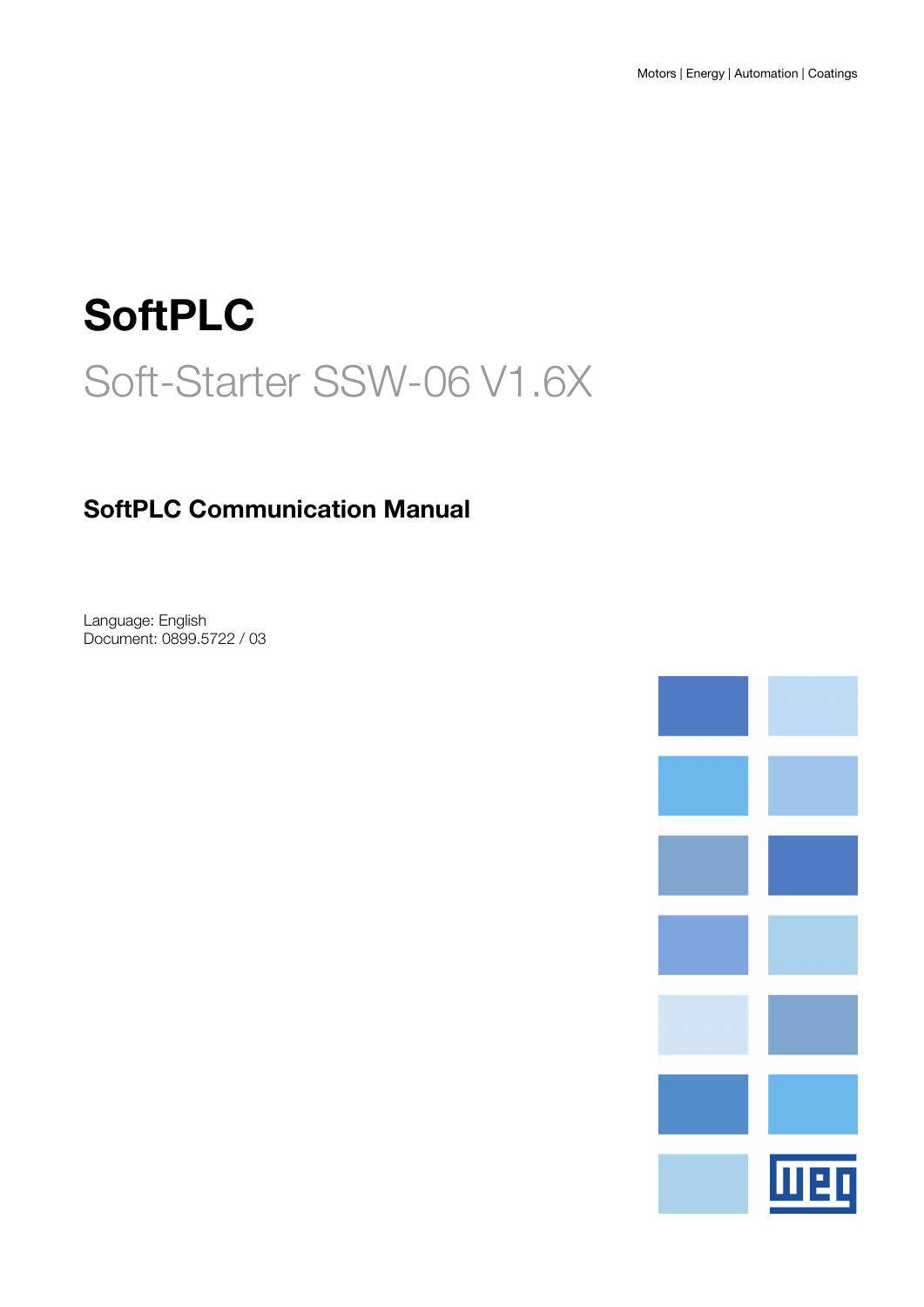

## SoftPLC Communication Manual

Series: SSW-06 V1.6X Language: English Document Number: 0899.5722 / 03

Publication Date: 09/2009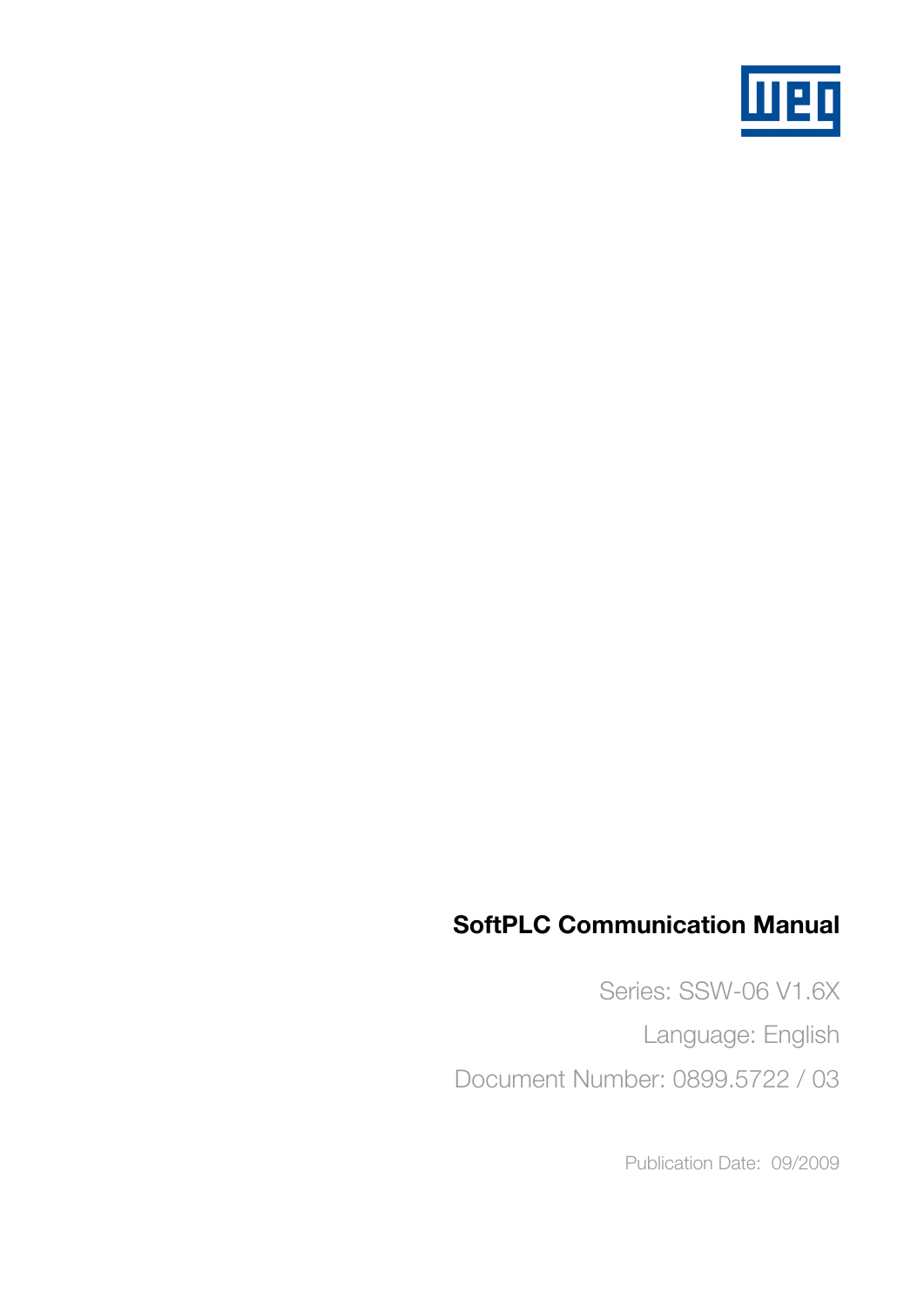# $\overline{\text{m}}$

## **Summary**

## **SUMMARY**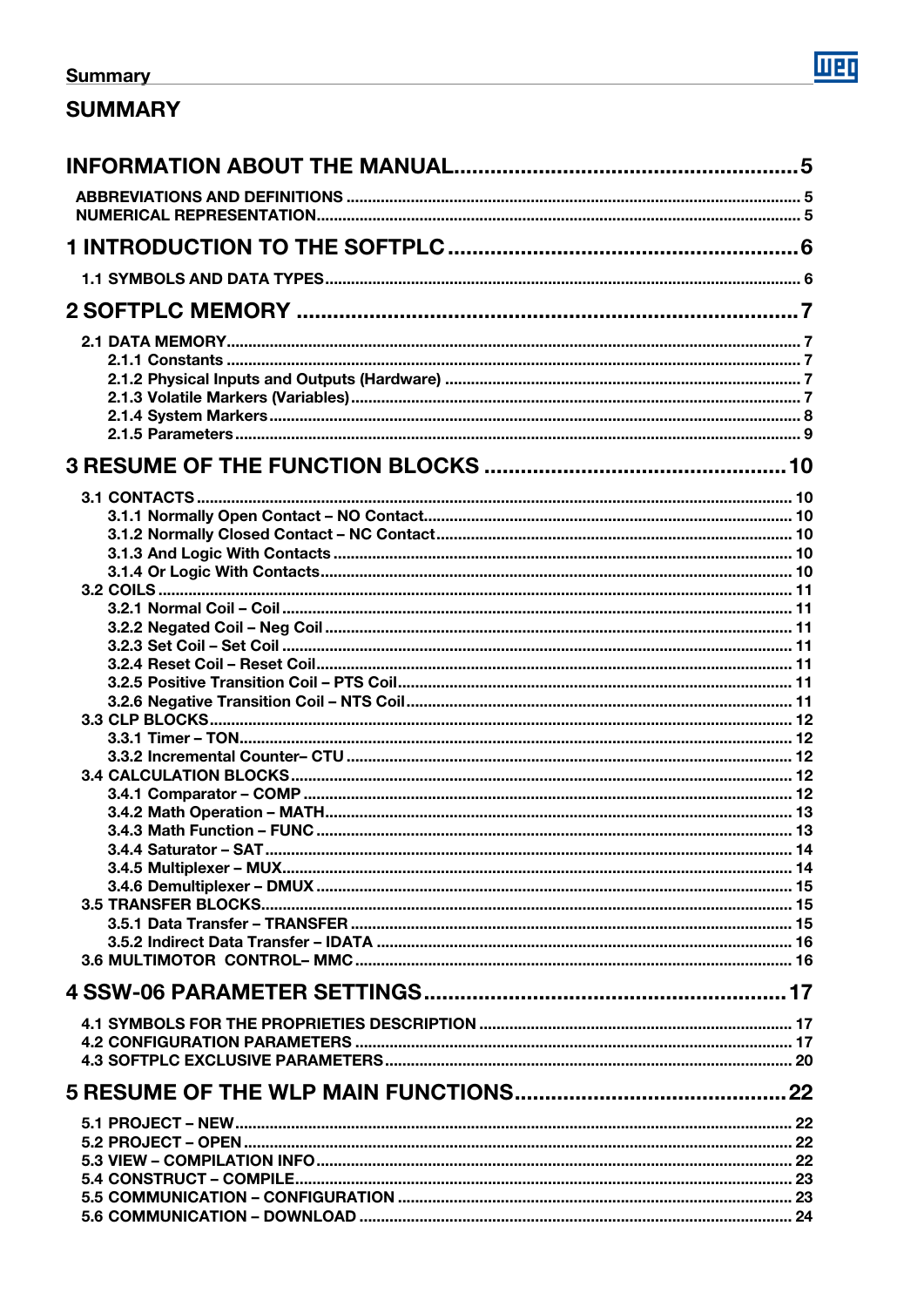| Summary |  |
|---------|--|
|         |  |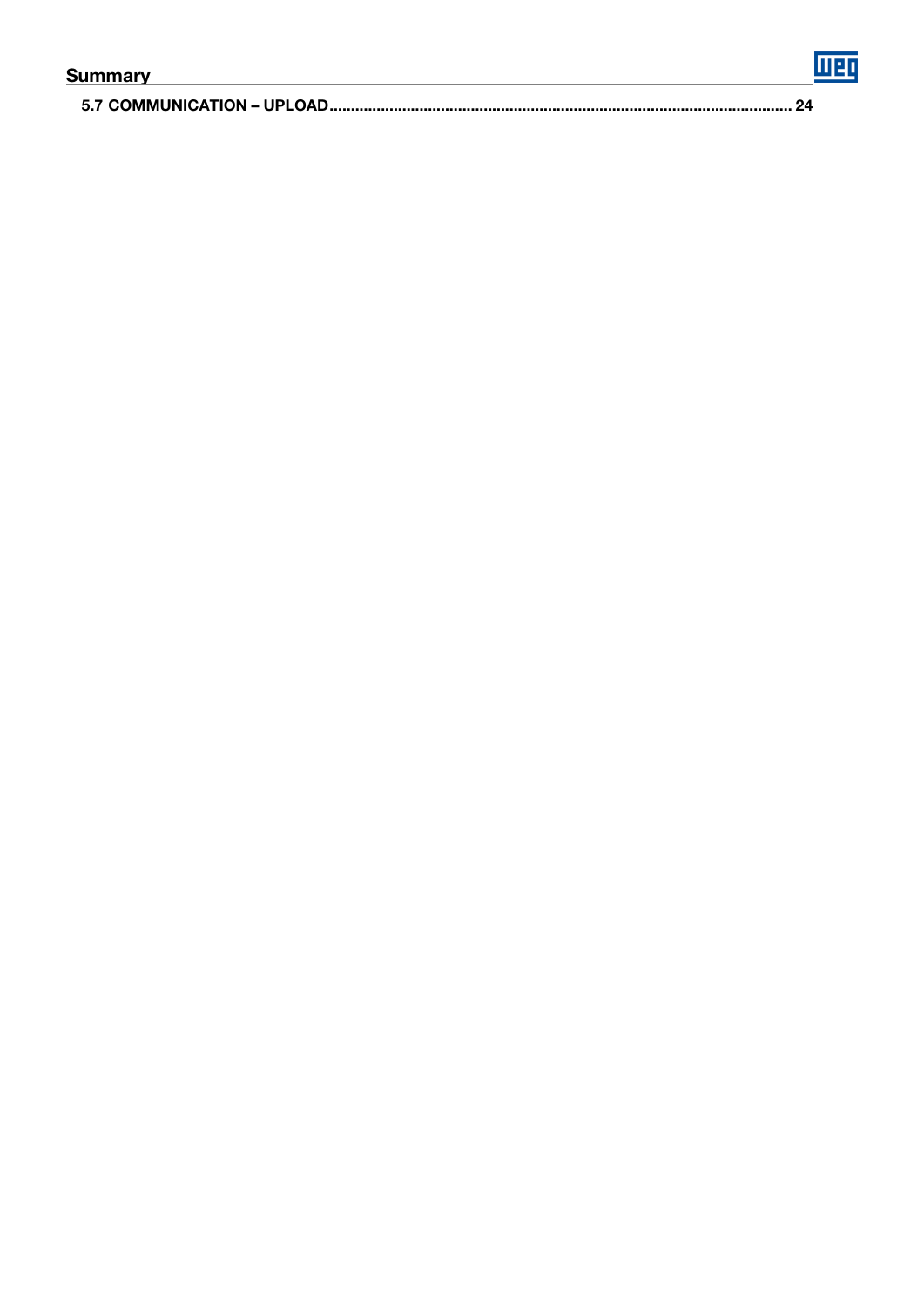

## INFORMATION ABOUT THE MANUAL

This manual provides the necessary description for the operation of the SSW-06 soft-starter using the user programming module denominated SoftPLC. This manual must be used together with the SSW-06 user manual and with the WLP software manual.

#### ABBREVIATIONS AND DEFINITIONS

- PLC Programmable Logic Controller
- CRC Cycling Redundancy Check
- RAM Random Access Memory<br>WLP Ladder Language Progran
- Ladder Language Programming Software

#### NUMERICAL REPRESENTATION

Decimal numbers are represented by means of digits without suffix. Hexadecimal numbers are represented with the letter 'h' after the number.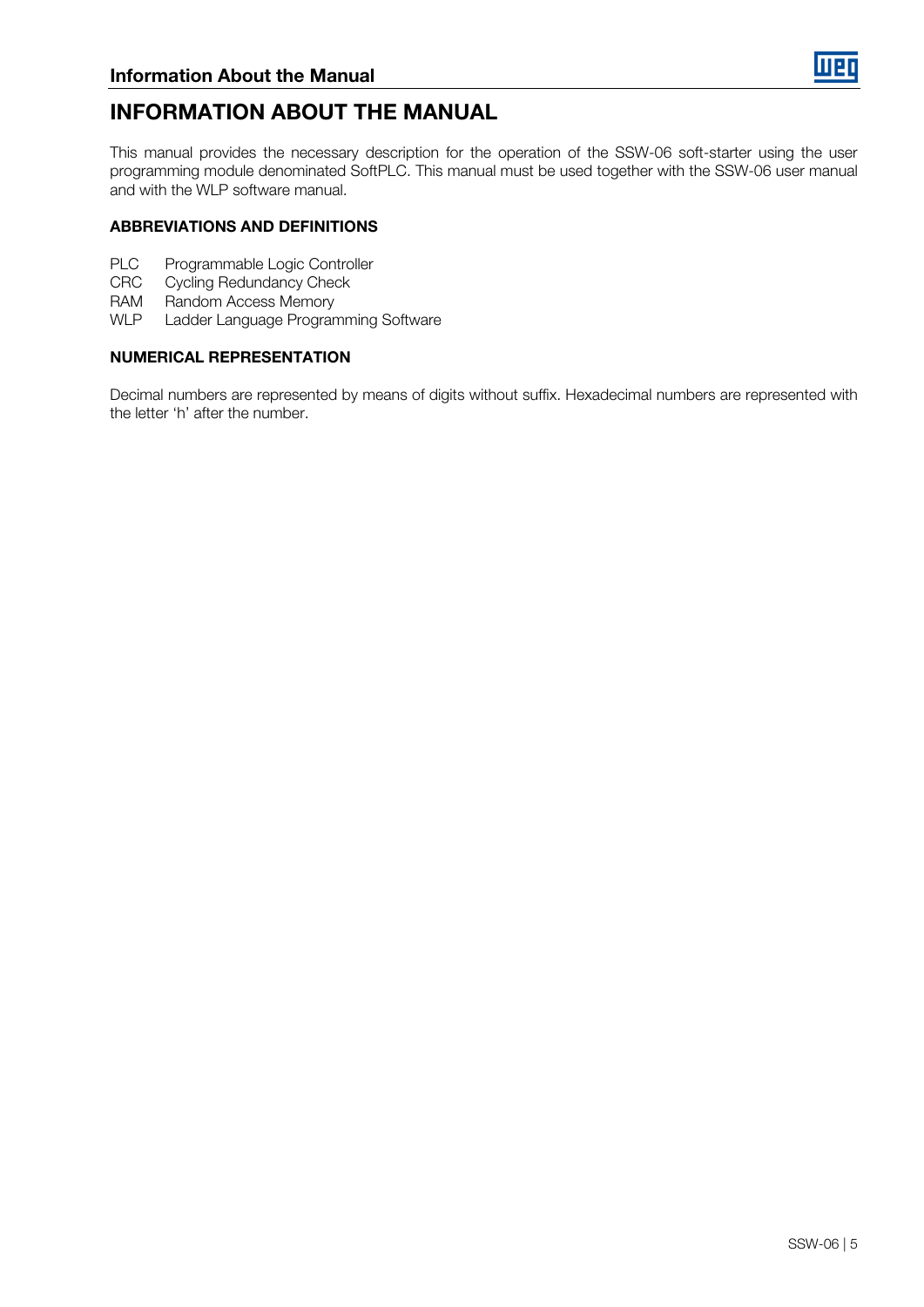

## 1 INTRODUCTION TO THE SOFTPLC

The SoftPLC is a feature that incorporates to the SSW-06 the functionalities of a PLC, adding flexibility to the product and allowing the user to develop applicative software (user programs).

#### The SoftPLC main features are:

- Ladder language programming, by using the WLP software;
- Access to all the SSW-06 parameters and I/O's;
- 18 configurable user parameters:
- PLC Mathematical and Control Blocks;
- Applicative software transfer and online monitoring via serial (RS-232).
- The cable (WEG Part Number: 10050215) shall be connected directly to the PC serial interface.



#### 1.1 SYMBOLS AND DATA TYPES

- %KW word type constants (16 bit)
- %MX bit marker
- %MW word marker (16 bit)
- %SX system bit marker
- %SW system word marker (16 bit)
- %IX digital inputs
- %QX digital outputs
- %QW analog outputs (14 bit)
- %PW system parameters
- %UW user parameters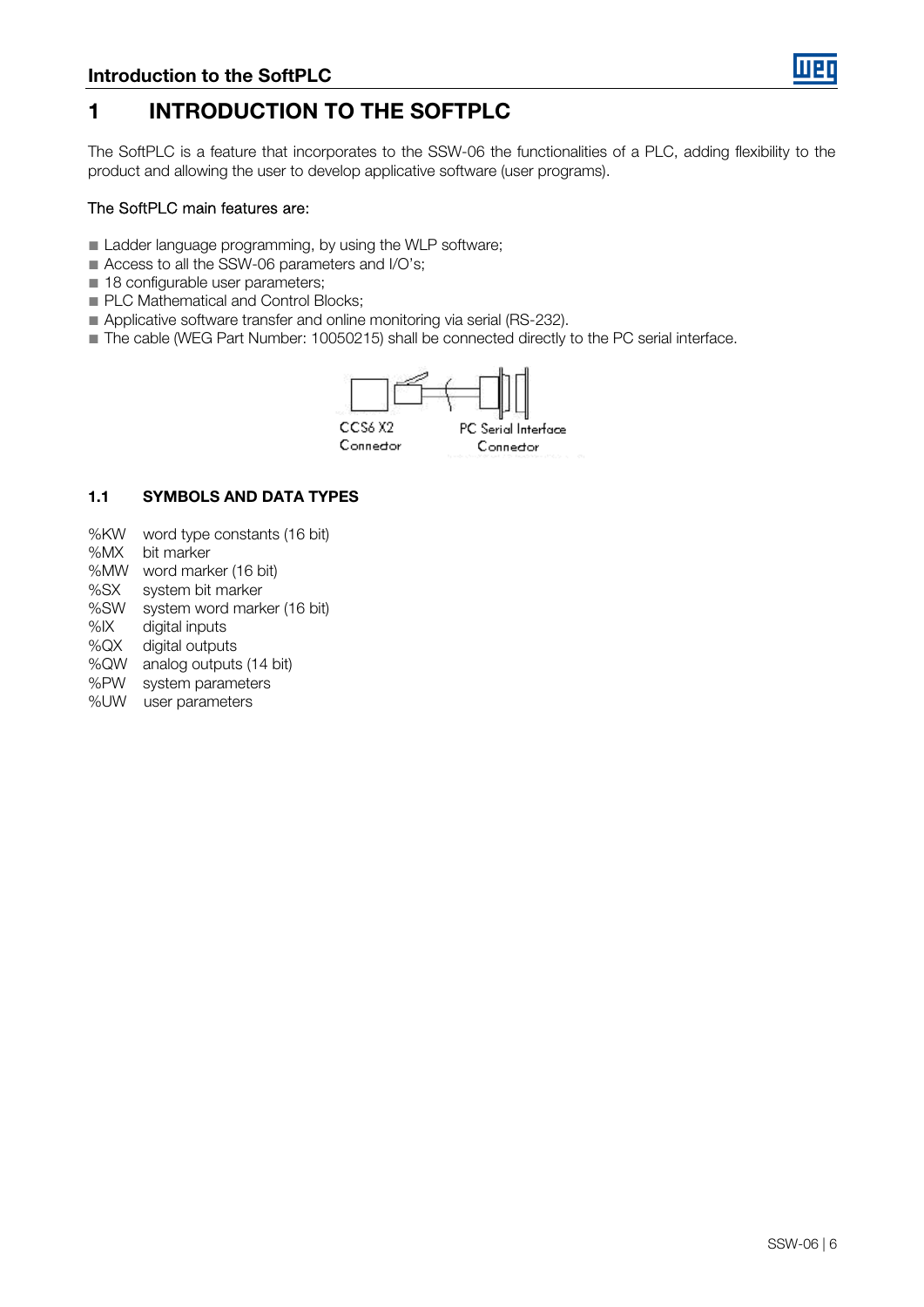

## 2 SOFTPLC MEMORY

The total size of the SoftPLC memory is 1024 bytes, between program memory and data memory.

#### 2.1 DATA MEMORY

The SoftPLC data memory area (user variables) is shared with the programming memory. Therefore, the total size of an applicative may vary as function of the amount of variables applied by the user.

The bit and word markers are allocated according to the **LAST** address used in the applicative, i.e., the higher the last address the bigger the allocated area. Therefore, it is recommended to use the markers in a SEQUENTIAL manner.

The word constants do also use program memory space.

#### 2.1.1 CONSTANTS

|  |  | Table 2.1: Constant Memory Map |  |
|--|--|--------------------------------|--|
|  |  |                                |  |

| Svm. | <b>Description</b>    | <b>Bytes</b>                                                                      |  |
|------|-----------------------|-----------------------------------------------------------------------------------|--|
| %KW  | <b>Word Constants</b> | It depends on the quantity of different word constants. E.g.: If there were used: |  |
|      | $(16 \text{ bit})$    | - %KW: 327<br>$= 2$ bytes                                                         |  |
|      |                       | - %KW: 5: 67<br>$= 4$ bytes                                                       |  |
|      |                       | - %KW: 13; 1000; 13; 4<br>$= 6$ bytes                                             |  |

#### 2.1.2 PHYSICAL INPUTS AND OUTPUTS (HARDWARE)

|  | <b>Table 2.2:</b> I/O Memory Map |  |
|--|----------------------------------|--|
|--|----------------------------------|--|

| Sym. | <b>Description</b> | Range                       |
|------|--------------------|-----------------------------|
| %IX  | Digital inputs     | 1to 6 or 1 to 12 with K IOE |
| %QX  | Digital outputs    | $13$ or 1 to 9 with K IOE   |
| %QW  | Analog outputs     | 1 2                         |

#### 2.1.3 VOLATILE MARKERS (VARIABLES)

They consist of variables that can be applied by the user to execute the applicative logics. They can be bit markers (1 bit) and word markers (16 bit).

| Sym. | <b>Description</b> | Range      | <b>Bytes</b>                                                                |              |
|------|--------------------|------------|-----------------------------------------------------------------------------|--------------|
| %MX  | Bit markers        | 5000  6099 | It depends on the last used marker. They are organized in byte pairs. E.g.: |              |
|      |                    |            | - last marker: %MX5000                                                      | $= 2$ bytes  |
|      |                    |            | - last marker: %MX5014                                                      | $= 2$ bytes  |
|      |                    |            | - last marker: %MX5016                                                      | $= 4$ bytes  |
|      |                    |            | - last marker: %MX5039                                                      | $= 6$ bytes  |
| %MW  | Word markers       | 8000  8199 | It depends on the last used marker. E.g.:                                   |              |
|      |                    |            | - last marker: %MX8000                                                      | $= 2$ bytes  |
|      |                    |            | - last marker: %MX8001                                                      | $= 4$ bytes  |
|      |                    |            | - last marker: %MX8007                                                      | $= 16$ bytes |

#### Table 2.3: Volatile Marker Memory Map



In order to minimize the applicative size, use the markers in a sequential manner. E.g.: Bit markers: %MX5000, %MX5001, %MX5002... Word markers: %MW8000, %MW8001, %MW8002...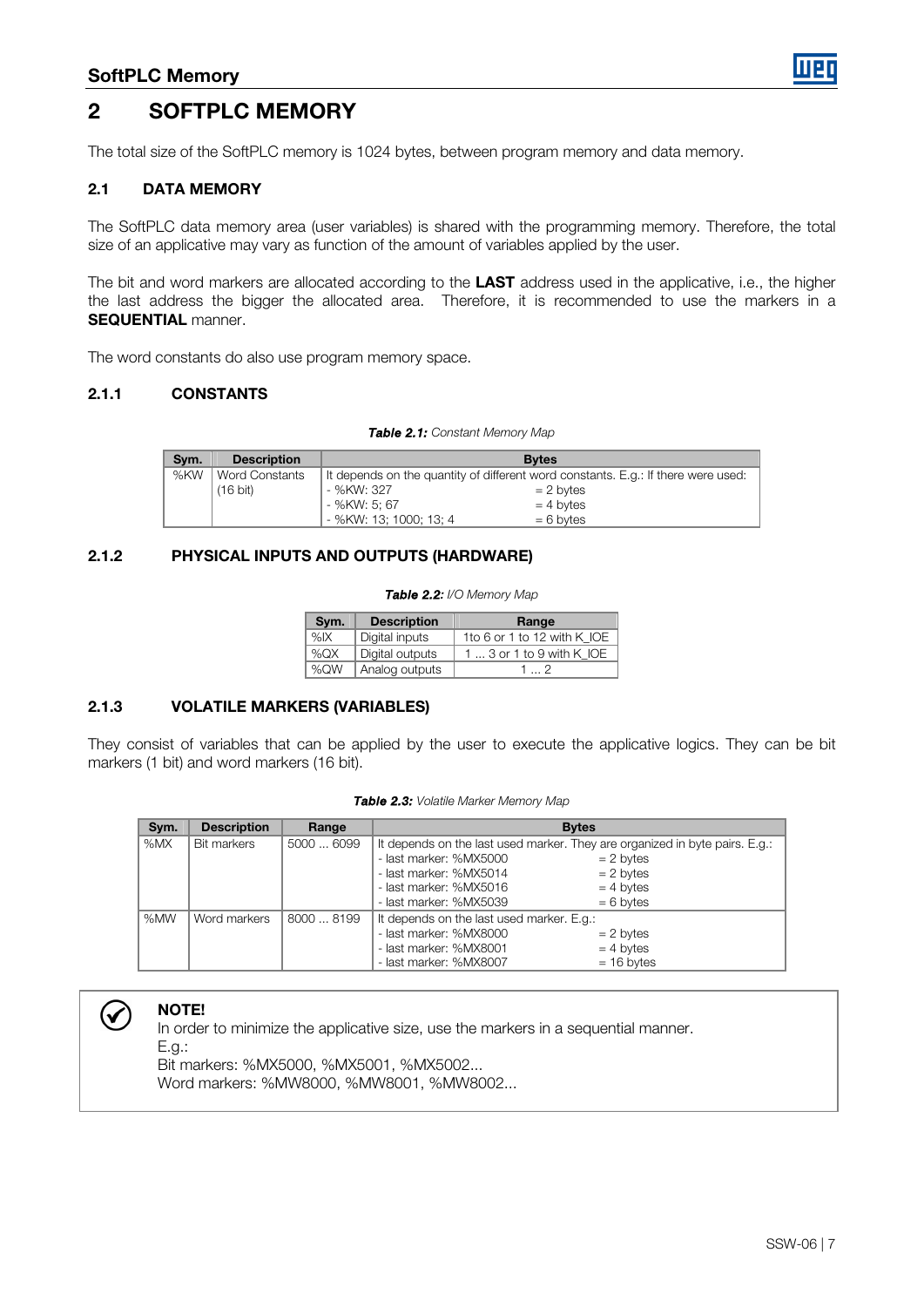#### 2.1.4 SYSTEM MARKERS

They consist of special variables that allow the user to read and change SSW-06 soft-starter data that may or not be available in the parameters. They can be: system bit markers (1 bit) or system word markers (16 bit).

| Sym.                                              | <b>Description</b>                       |             | Range                                                                                                               | <b>Description</b>                                                                                                                  |
|---------------------------------------------------|------------------------------------------|-------------|---------------------------------------------------------------------------------------------------------------------|-------------------------------------------------------------------------------------------------------------------------------------|
| <b>Type</b>                                       | <b>System Bits</b>                       | 3000  3040  |                                                                                                                     |                                                                                                                                     |
| %SX                                               |                                          |             | writing/Commands (odd)                                                                                              |                                                                                                                                     |
|                                                   | 3001                                     | Run/Stop    |                                                                                                                     | <b>0</b> : It stops the motor.<br>1: It runs the motor.                                                                             |
|                                                   | 3003<br>General Enabling<br>JOG.<br>3005 |             |                                                                                                                     | <b>0:</b> It disables the soft-starter, interrupting the supply to the motor.<br>1: General enabling, allowing the motor operation. |
|                                                   |                                          |             |                                                                                                                     | <b>0</b> : It disables the JOG function.<br>1: It enables the JOG function.                                                         |
| 3007<br><b>Speed Direction</b><br>3009<br>LOC/REM |                                          |             | <b>0</b> : It runs the motor in the clockwise direction.<br>1: It runs the motor in the counterclockwise direction. |                                                                                                                                     |
|                                                   |                                          |             | <b>0</b> : It goes to the local mode.<br>1: It goes to the remote mode.                                             |                                                                                                                                     |
|                                                   | 3015                                     | Fault reset |                                                                                                                     | 0: No function.<br>1: If in a fault condition, then it executes the SSW-06 reset.                                                   |

Table 2.4.a: Memory Map for the Odd System Bits

|  | Table 2.4.b: Memory Map for the Even System Bits |  |  |  |
|--|--------------------------------------------------|--|--|--|
|  |                                                  |  |  |  |

| Sym.                                               | Description                                |                             | Range                                                                                                                                                      | Description                                                                                                                    |
|----------------------------------------------------|--------------------------------------------|-----------------------------|------------------------------------------------------------------------------------------------------------------------------------------------------------|--------------------------------------------------------------------------------------------------------------------------------|
| <b>Type</b>                                        | <b>System Bits</b>                         |                             | 3000  3040                                                                                                                                                 |                                                                                                                                |
| %SX                                                | Reading/State (Even)                       |                             |                                                                                                                                                            |                                                                                                                                |
|                                                    | 3000                                       | Motor Running               |                                                                                                                                                            | 0: The motor is stopped.<br>1: The motor is running, or executing either the acceleration or<br>deceleration ramp, or braking. |
|                                                    | 3002                                       | General Enabling            |                                                                                                                                                            | 0: General Enabling is not active.<br>1: General Enabling is active and the soft-starter is ready to run the<br>motor.         |
|                                                    | 3004                                       | <b>JOG</b>                  |                                                                                                                                                            | 0: Inactive JOG function.<br>1: Active JOG function.                                                                           |
|                                                    | 3006                                       | In Acceleration             |                                                                                                                                                            | 0: It is not executing the acceleration ramp.<br>1: It is executing the acceleration ramp.                                     |
|                                                    | 3008                                       | In Current Limit            |                                                                                                                                                            | 0: It is not in current limit.<br>1: It is in current limit.                                                                   |
| 3010<br>At Full Voltage<br>3012<br>Alarm condition |                                            |                             |                                                                                                                                                            | 0: The motor is not with full voltage.<br>1: The motor is with full voltage.                                                   |
|                                                    |                                            |                             | 0: It is not in alarm condition.<br>1: It is in alarm condition.<br>Note: The alarm number can be read iby means of the parameter<br>P021 - Current Alarm. |                                                                                                                                |
|                                                    | 3014<br>In Deceleration<br>LOC/REM<br>3016 |                             |                                                                                                                                                            | 0: It is not executing the deceleration ramp.<br>1: It is executing the deceleration ramp.                                     |
|                                                    |                                            |                             |                                                                                                                                                            | 0: It is in local mode.<br>1: It is in remote mode.                                                                            |
|                                                    | 3018                                       | <b>Braking</b>              |                                                                                                                                                            | 0: It is not braking.<br>1: It is braking.                                                                                     |
|                                                    | 3020<br>Changing the speed direction       |                             |                                                                                                                                                            | 0: It is not executing the speed direction change.<br>1: It is executing the speed direction change.                           |
|                                                    | 3022                                       | Speed direction             |                                                                                                                                                            | 0: The motor is rotating clockwise.<br>1: The motor is rotating counterclockwise.                                              |
|                                                    | 3024                                       | <b>Bypass</b>               |                                                                                                                                                            | 0: It is not with closed bypass.<br>1: It is with closed bypass.                                                               |
|                                                    | 3028                                       | Supply at the power section |                                                                                                                                                            | 0: It is without supply at the power section.<br>1: It has a supply higher than 15V at the 3 phases of the power<br>section.   |
|                                                    | 3030                                       | Fault condition             |                                                                                                                                                            | 0: It is not in a fault condition.<br>1: It is in fault condition.                                                             |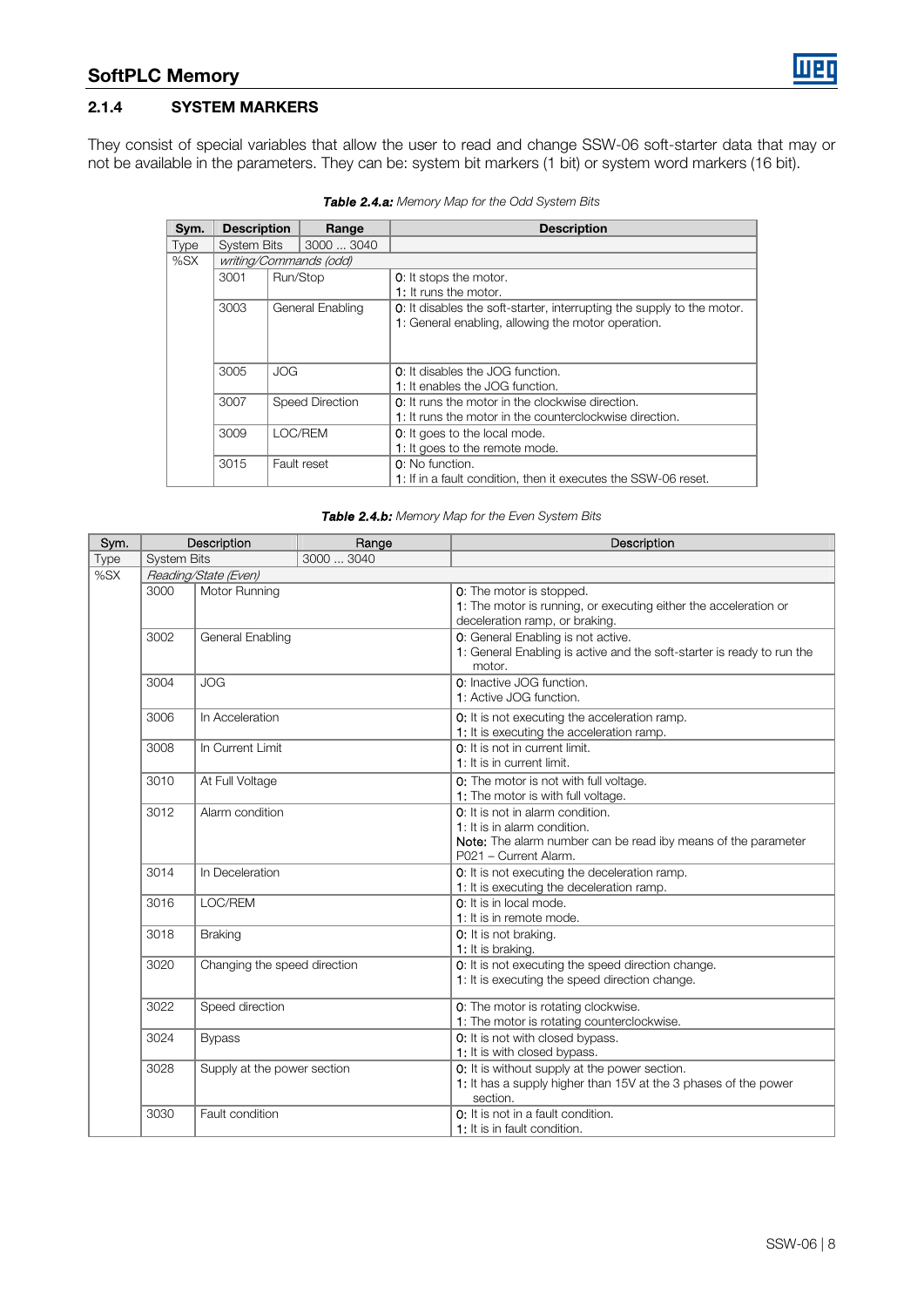Table 2.5: Memory Map for the System Word Markers

| Sym. | <b>Description</b>            |  | Range                   |
|------|-------------------------------|--|-------------------------|
| %SW  | System Words                  |  | 3300  3303              |
|      | Writing markers/Command (Odd) |  |                         |
|      | 3303                          |  | User Fault (E86 to E89) |
|      | 3305                          |  | User Alarm (A90 to A93) |

#### 2.1.5 PARAMETERS

The SSW-06 soft-starter parameter memory map is described in the table 2.6.

Table 2.6 : Parameter Memory Map

| Sym. | <b>Description</b>                         | Range                                               |
|------|--------------------------------------------|-----------------------------------------------------|
| %PW  | System parameters                          | 0950                                                |
|      | (Refer to the SSW-06 manual)               |                                                     |
|      | P088: SoftPLC status                       | <b>0:</b> Without                                   |
|      | [Read-only parameter]                      | 1: Loading                                          |
|      |                                            | 2: Fault                                            |
|      |                                            | 3: Stopped                                          |
|      |                                            | 4: Running                                          |
|      | P089: SoftPLC Allowed                      | $0:$ No                                             |
|      |                                            | 1: Yes                                              |
|      | P204: Load/Save parameters                 | <b>13: Erase SoftPLC</b>                            |
|      |                                            | <b>14:</b> Reset user parameters (P952 to P969 = 0) |
|      | P950: Enable SoftPLC                       | $0:$ No                                             |
|      |                                            | 1: Yes                                              |
|      | P951: Digital Inputs and Outputs Expansion | $0:$ No                                             |
|      | Card Enable (K-IOE)                        | 1: Yes                                              |
| %UW  | User Parameters                            | 952969                                              |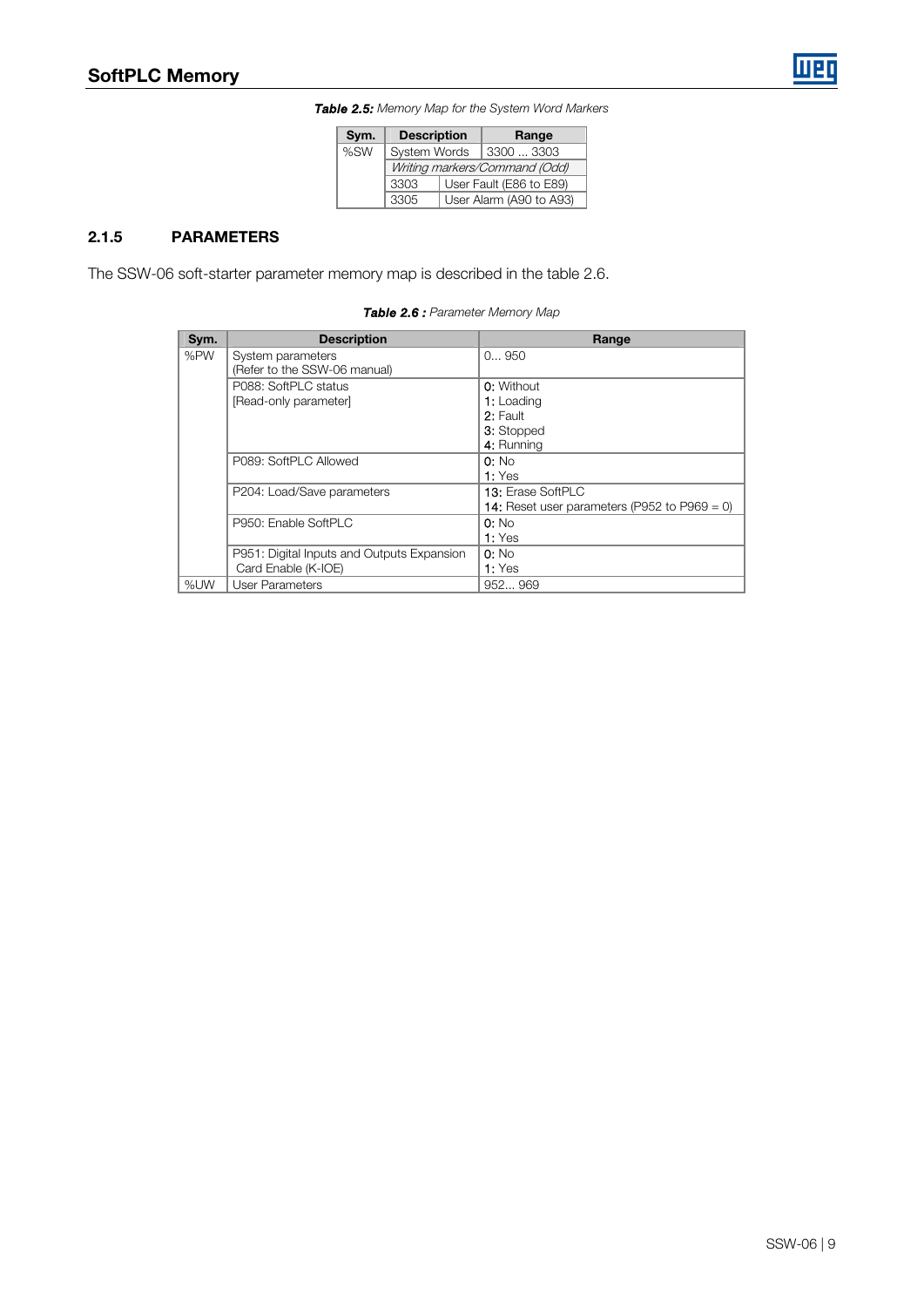

## 3 RESUME OF THE FUNCTION BLOCKS

A resume of the function blocks that are available for the user programming, will be presented in this chapter.

#### 3.1 CONTACTS

They send to the stack the content of a programmed data (0 or 1), which may be of the type:

- %MX: Bit Marker
- %IX: Digital Input
- %QX: Digital Output
- %UW: User Parameter
- %SX: System Bit Marker Reading



#### NOTE!

If contacts with parameters are used (%UW), they are set when the parameter value is different from zero. In the logic examples below, the %UW952 contact is considered active if the parameter P952 is different from zero.

#### 3.1.1 NORMALLY OPEN CONTACT – NO CONTACT



Menu: Insert – Contacts – Normally Open Contact. E.g.: It sends to the stack the content of the bit marker 5000.

#### 3.1.2 NORMALLY CLOSED CONTACT – NC CONTACT



Menu: Insert – Contacts – Normally Closed Contact. E.g.: It sends to the stack the negated content of the digital output 1.

#### 3.1.3 AND LOGIC WITH CONTACTS

When the contacts are in series, an AND logic is executed among them, storing the result in the stack. Examples:

| <b>Example</b>   |         | <b>Truth Table</b> |              |
|------------------|---------|--------------------|--------------|
|                  | $%$ IX1 | $%$ IX2            | <b>Stack</b> |
| 94X2<br>%IX1     |         |                    |              |
|                  |         |                    |              |
| $%$ IX1. $%$ IX2 |         |                    |              |
|                  |         |                    |              |
| %UW952           | %UW952  | $%$ QX1            | <b>Stack</b> |
| %QX1             |         |                    |              |
|                  |         |                    |              |
| %UW952 . (~%QX1) |         |                    |              |
|                  |         |                    |              |

#### 3.1.4 OR LOGIC WITH CONTACTS

When the contacts are in parallel, an OR logic is executed among them, storing the result in the stack. Examples: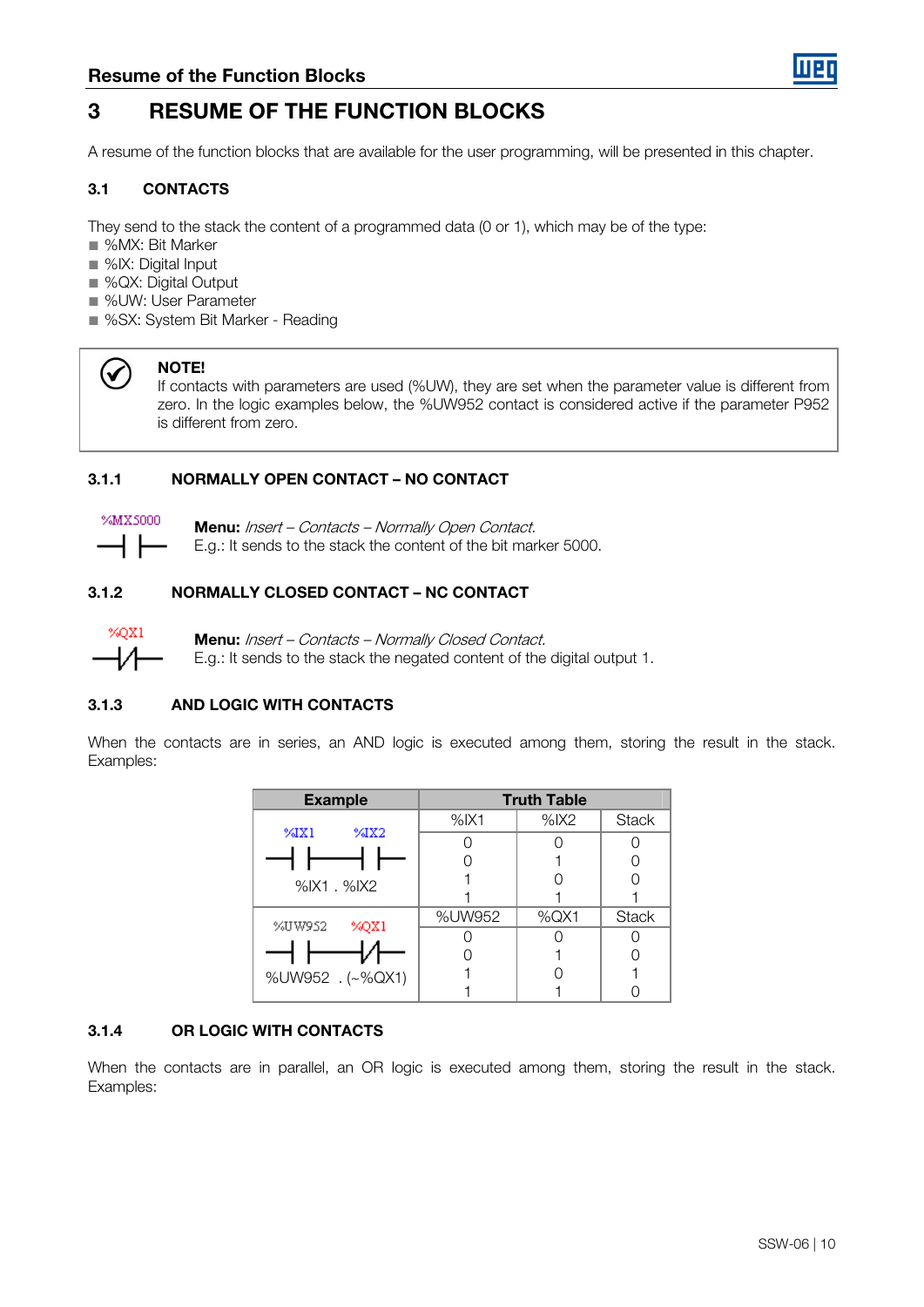#### Resume of the Function Blocks

| <b>Example</b>   | <b>Operation</b>  |         | <b>Truth Table</b> |              |
|------------------|-------------------|---------|--------------------|--------------|
| %IX1             |                   | $%$ IX1 | $%$ IX2            | <b>Stack</b> |
|                  |                   |         |                    |              |
| $\frac{9}{4}$ X2 | $%$ IX1 + $%$ IX2 |         |                    |              |
|                  |                   |         |                    |              |
|                  |                   |         |                    |              |
|                  |                   | %UW952  | %QX1               | <b>Stack</b> |
| %UW952           |                   |         |                    |              |
|                  | %UW952+ (~%QX1)   |         |                    |              |
| %QX1             |                   |         |                    |              |
|                  |                   |         |                    |              |

#### 3.2 COILS

They save the stack content (0 or 1) in the programmed element:

- %MX: Bit Marker
- %QX: Digital Output
- %UW: User Parameter
- %SX: System Bit Marker Writing

It is allowed to add coils in parallel at the last column.

#### 3.2.1 NORMAL COIL – COIL



Menu: Insert – Coils – Coil. E.g.: It sets the bit marker 5001 with the stack content.

#### 3.2.2 NEGATED COIL – NEG COIL



Menu: Insert – Coils – Negated Coil. E.g.: It sets the digital output 2 with the negated content of the stack.

#### 3.2.3 Set Coil – Set Coil



Menu: Insert – Coils – Set Coil. E.g.: It sets the user parameter P960, provided that the content of the stack is not 0.

#### 3.2.4 Reset Coil – Reset Coil



Menu: Insert – Coils – Reset Coil. E.g.: It resets the user parameter P960, provided that the content of the stack is not 0.

#### 3.2.5 Positive Transition Coil – PTS Coil



Menu: Insert – Coils – PTS Coil. E.g.: It sets the bit marker 5002 during 1 scan cycle, provided that a transition from 0 to 1 in the stack is detected.

#### 3.2.6 Negative Transition Coil – NTS Coil



#### Menu: Insert - Coils - NTS Coil.

E.g.: It sets the system bit marker 3011 during 1 scan cycle, provided that a transition from 1 to 0 in the stack is detected.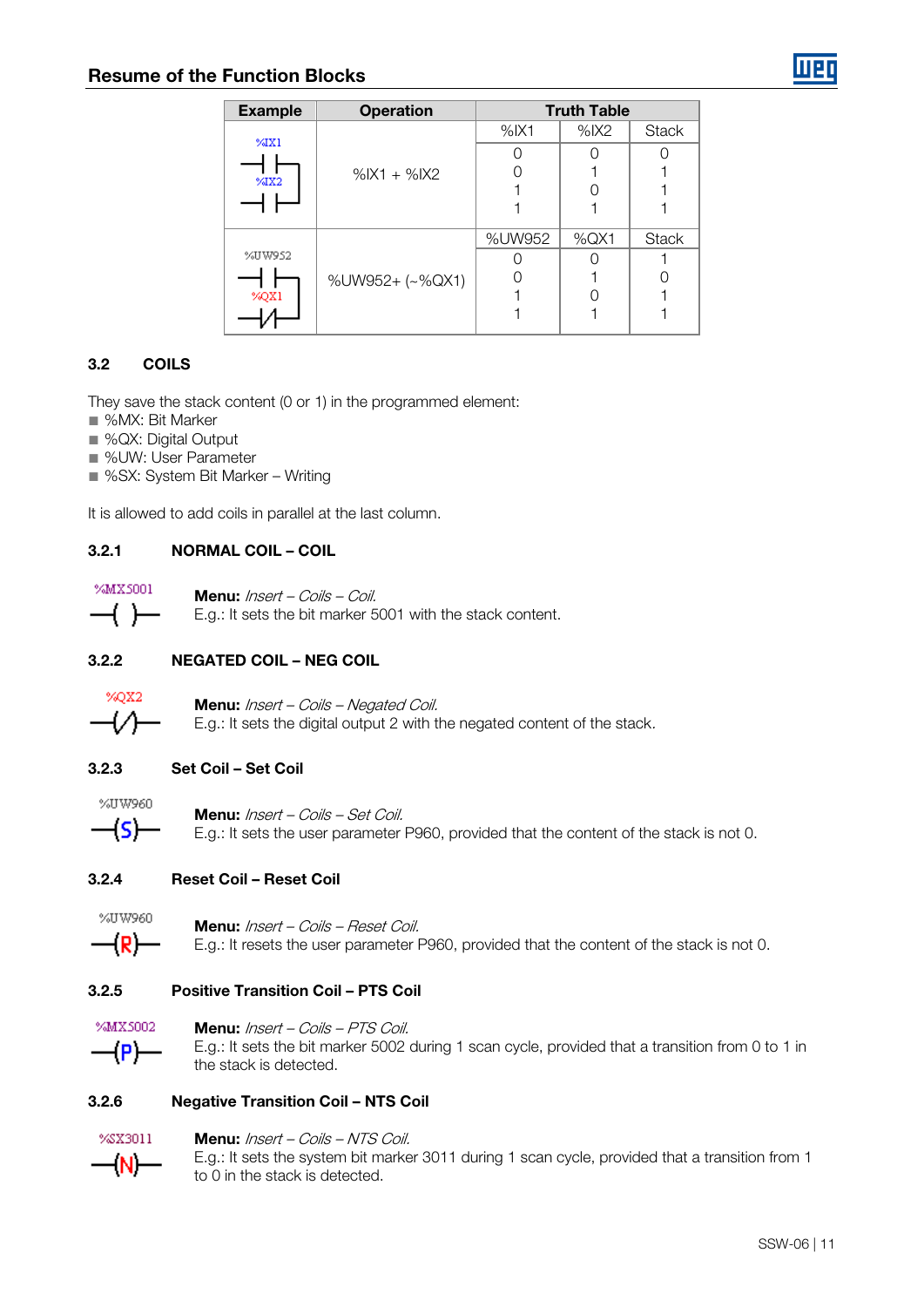#### 3.3 CLP BLOCKS

#### 3.3.1 Timer – TON



If the IN input is active and the content of the word marker 8000 is higher or equal than the content of the user parameter P955, the output Q is set.

#### 3.3.2 Incremental Counter– CTU



If the content of the word marker 8001 is higher or equal than 20, the output Q is set.

#### 3.4 CALCULATION BLOCKS

#### 3.4.1 Comparator – COMP

| <b>COMP</b><br>ENO<br>EN                                       | Input:              | <b>Menu:</b> Insert - Function Blocks – Calculation-COMP. |
|----------------------------------------------------------------|---------------------|-----------------------------------------------------------|
| %MW8000<br>DATA 1<br><b>OPERATOR</b><br>⋗<br>DATA 2<br>%MW8001 | FN:<br>Output:      | Enables the block.                                        |
|                                                                | ENO:                | Goes to 1 when the comparison condition is<br>fulfilled.  |
|                                                                | <b>Proprieties:</b> |                                                           |
|                                                                | FORMAT:             | Only Integer.                                             |
|                                                                | DATA 1:             | Comparison data 1.                                        |
|                                                                | OPERATOR:           | Comparison operator.                                      |
|                                                                | DATA 2:             | Comparison data 2.                                        |

If the EN input is active and the content of the word marker 8000 is higher than the content of the word marker 8001, then the output ENO is set.



#### NOTE!

All the numeric data are considered words of 15 bit + sign (-32768 to 32767).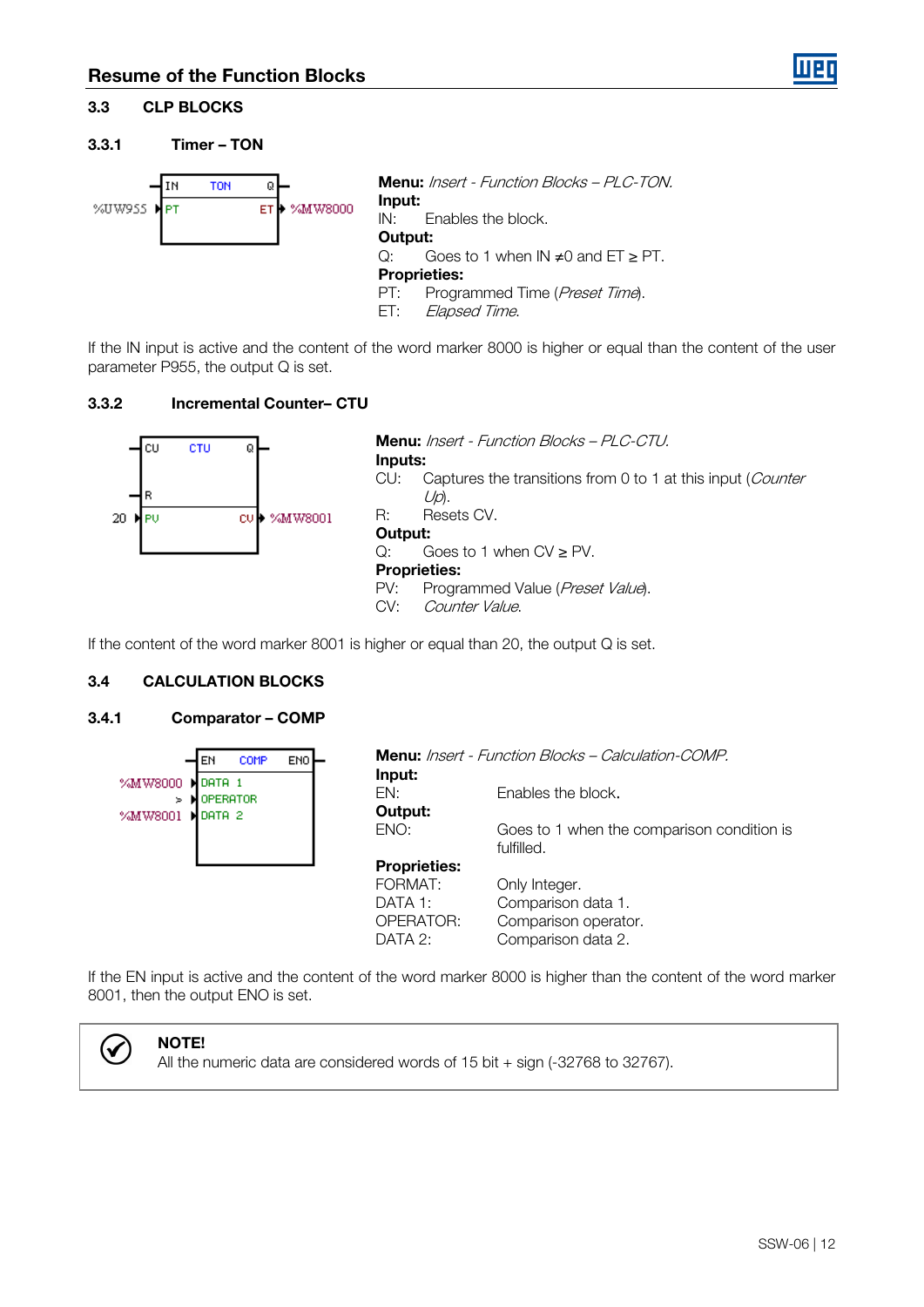#### 3.4.2 MATH Operation – MATH

| <b>MATH</b><br>ENO <sup>L</sup><br>EN                                              | Input:              | Menu: Insert - Function Blocks - Calculation-MATH.                                                                                                                                                           |
|------------------------------------------------------------------------------------|---------------------|--------------------------------------------------------------------------------------------------------------------------------------------------------------------------------------------------------------|
| RESH≻<br>%MW8000<br>%MW8000<br>DATA 1<br>OVER <b>N</b><br>%MX5000<br>OPERATOR<br>+ | EN:                 | Enables the block.                                                                                                                                                                                           |
| SIGNAL <sup>1</sup><br>%MX5001<br>DATA 2                                           | Output:<br>ENO:     | Indicates if the calculation has been executed.                                                                                                                                                              |
|                                                                                    | <b>Proprieties:</b> |                                                                                                                                                                                                              |
|                                                                                    | FORMAT:             | Integer or floating point.                                                                                                                                                                                   |
|                                                                                    | DATA1:              | Calculation data 1. It may also appear as DATA1H<br>and DATA1L (representing the high and low parts                                                                                                          |
|                                                                                    |                     | of the data 1).                                                                                                                                                                                              |
|                                                                                    | OPERATOR:           | Mathematic operator $(+, -, *, etc)$ .                                                                                                                                                                       |
|                                                                                    | DATA <sub>2</sub> : | Calculation data 2. It may also appear as DATA2H                                                                                                                                                             |
|                                                                                    |                     | and DATA2L (representing the high and low parts<br>of the data 2).                                                                                                                                           |
|                                                                                    | RES:                | Calculation result. It may also appear as RESH<br>and RESL (representing the high and low parts of<br>the result) and also as QUOC and REM<br>(representing the quotient and the reminder of a<br>division). |
|                                                                                    | OVER:<br>SIGNAL:    | Indicates if the result exceeded its limit.<br>Result sign.                                                                                                                                                  |

When EN input is active, the value of the word marker is incremented to each cycle of scan. When the bit marker 5000 goes for 1, indicates that it had a overflow limit and the word marker 8000 remains in 32767.



NOTE!

All the numeric data are considered words of 15 bit + sign (-32768 to 32767).

#### 3.4.3 MATH Function – FUNC

|         | <b>FUNC</b><br>EN | ENO <sup>L</sup> | Input:                      | <b>Menu:</b> Insert - Function Blocks – Calculation-FUNC. |
|---------|-------------------|------------------|-----------------------------|-----------------------------------------------------------|
| %MW8000 | abs M FUNCTION    | OUT<br>%MW8001   | EN:<br>Output:              | Enables the block.                                        |
|         |                   |                  | ENO:<br><b>Proprieties:</b> | Indicates if the calculation has been executed.           |
|         |                   |                  | FORMAT:                     | Only Integer.                                             |
|         |                   |                  | IN:                         | Data to be calculated.                                    |
|         |                   |                  | FUNCTION:                   | Mathematic function: abs (module) and neg<br>(negative).  |
|         |                   |                  | OUT:                        | Calculation result.                                       |

When the EN input is active, the word marker 8001 presents the module of the word marker 8000.



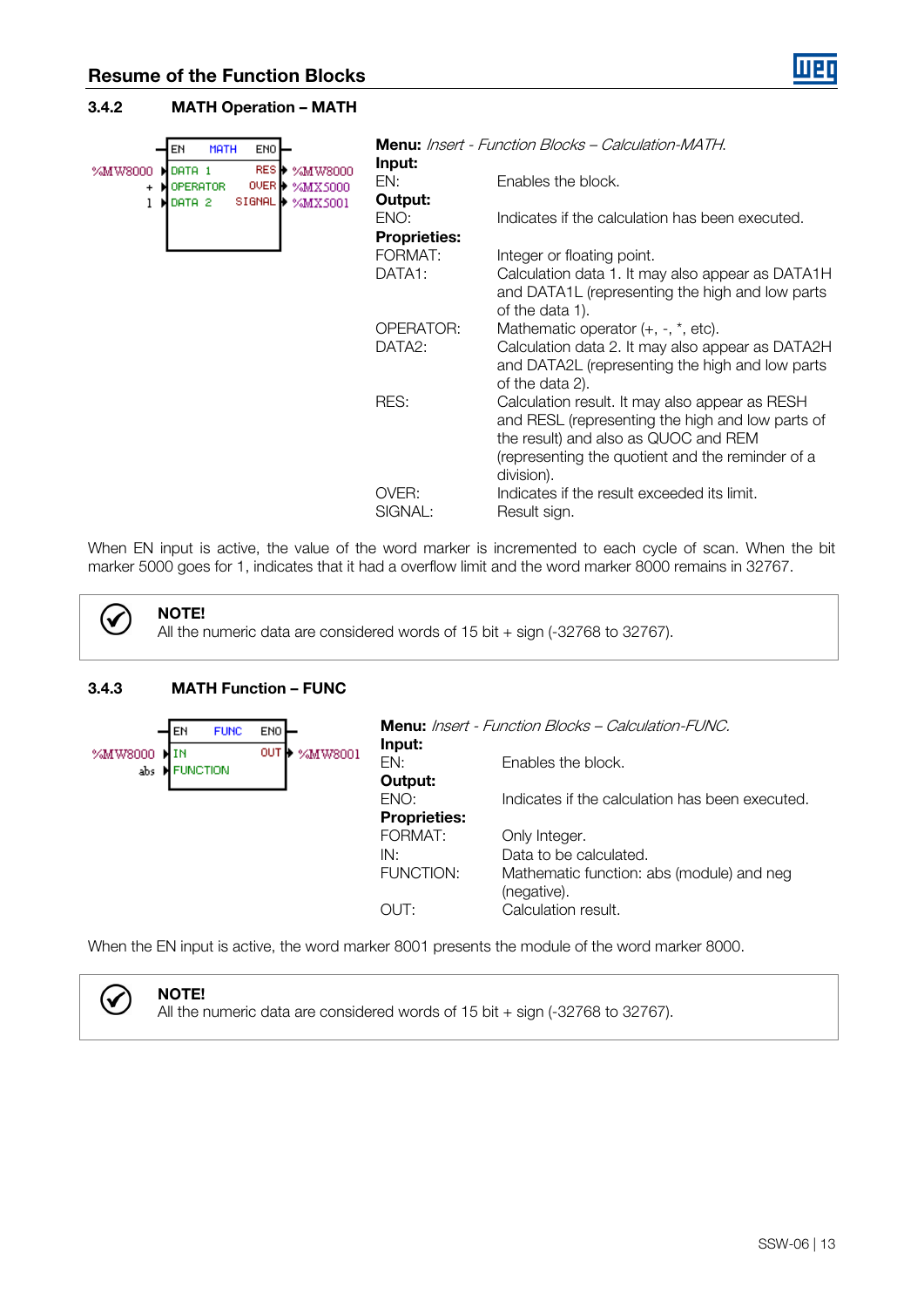| 3.4.4         |                            |            | <b>Saturator - SAT</b>    |                          |                                                                      |
|---------------|----------------------------|------------|---------------------------|--------------------------|----------------------------------------------------------------------|
|               | EN                         | <b>SAT</b> | ENO <sup>1</sup>          |                          | <b>Menu:</b> Insert - Function Blocks – Calculation-SAT.             |
| %UW952<br>100 | ΙN<br><b>M</b> MAX<br>MMIN |            | OUT <b>I</b> n<br>%MW8000 | Input:<br>EN:<br>Output: | Enables the block.                                                   |
| $-100$        |                            |            |                           | ENO:                     | Indicates if saturation has occurred, provided that<br>$EN \neq 0$ . |
|               |                            |            |                           | <b>Proprieties:</b>      |                                                                      |
|               |                            |            |                           | FORMAT:                  | Only Integer.                                                        |
|               |                            |            |                           | IN:                      | Input data.                                                          |
|               |                            |            |                           | MAX:                     | Maximum allowed value.                                               |
|               |                            |            |                           | MIN:                     | Minimum allowed value.                                               |
|               |                            |            |                           | OUT:                     | Output data.                                                         |

When the EN input is active, the word marker 8000 contains the user parameter P952 value, limited however between the maximum of 100 and the minimum of -100.

(√

 $\checkmark$ 

If the minimum value is higher than the maximum, the outputs OUT and ENO are reset to zero.

NOTE!

NOTE! All the numeric data are considered words of 15 bit + sign (-32768 to 32767).

#### 3.4.5 Multiplexer – MUX



When the EN input is active, the digital inputs 1, 2 and 3 transfer their content to the bits 0, 1 and 2 of the user parameter P952.

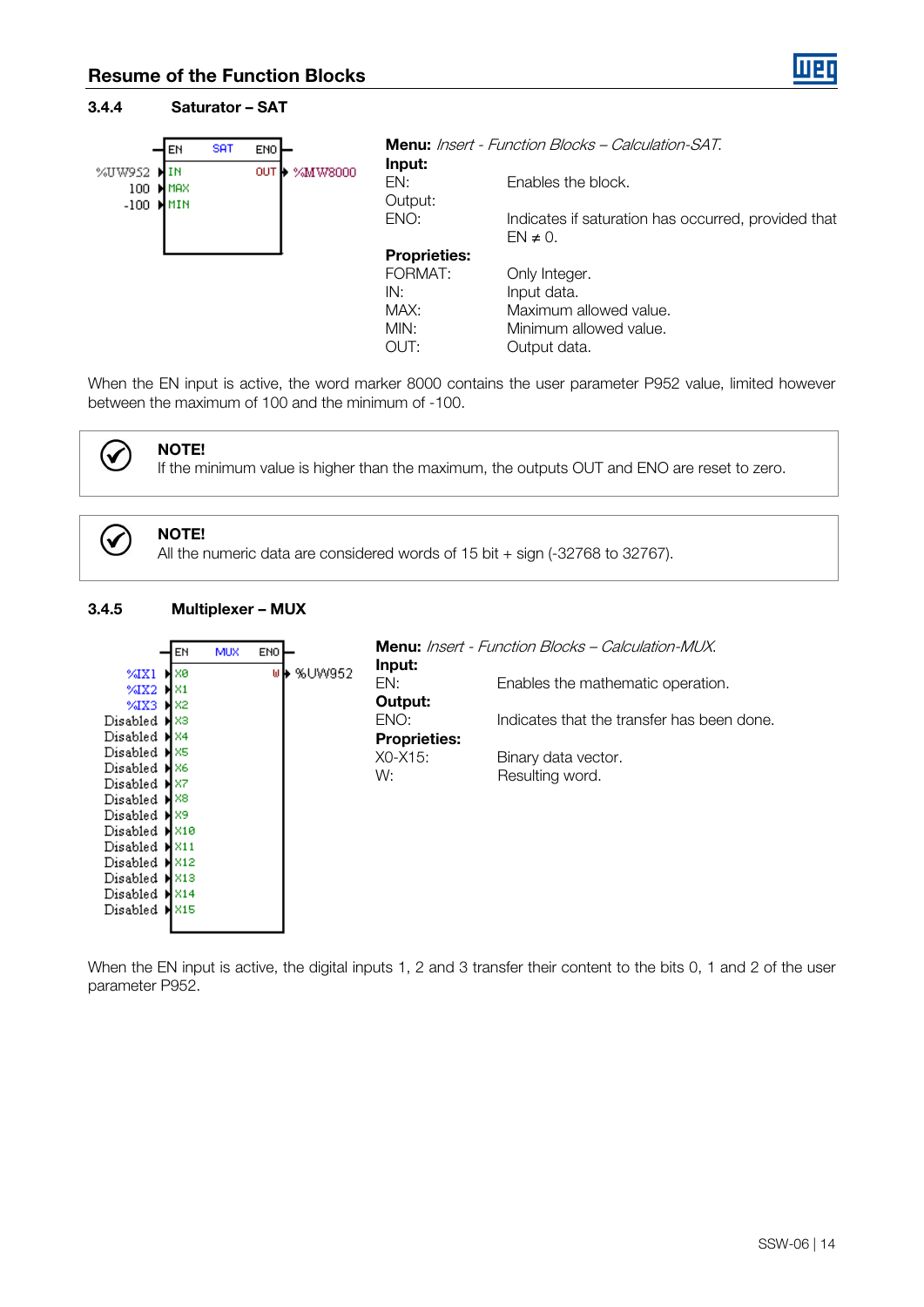#### 3.4.6 Demultiplexer – DMUX



When the EN input is active, the bits 1, 2, 5, 6, 11, 13 and 15 of the word marker 8000 are transferred respectively to the bit markers 5001, 5002, 5005, 5006, 5011, 5013 and 5015.

#### 3.5 TRANSFER BLOCKS

#### 3.5.1 Data Transfer – TRANSFER



In the example above, if the EN input is active, the word constant 1 is transferred to the system bit marker 3001 (Run/Stop).

#### TRANSFER for the generation of user faults and alarms

In order to generate the user alarms A90 to A93 and the user faults E96 to E99, the TRANSFER block must be used according to the examples below.

The fault reset may come from the system bit marker %SX3011, or from other reset source (HMI, DIx, etc.).





#### NOTE!

By using user faults, precaution must be taken in order to avoid that the transfer block EN input does not stay always active, with a reset also always active. This would cause the soft-starter SSW-06 to stay in a fault and reset loop, as showed below.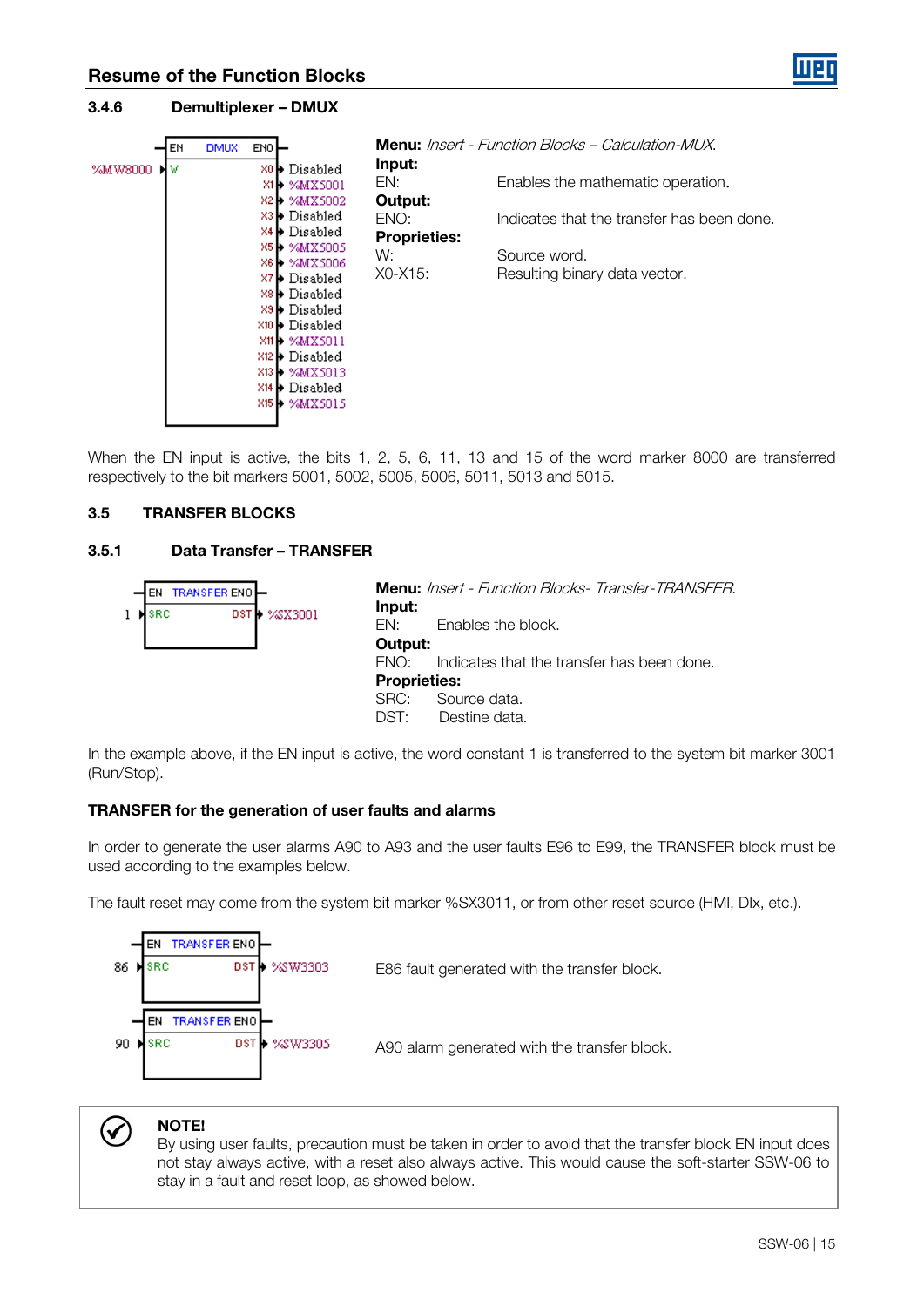#### Resume of the Function Blocks



Logic for the fault and reset loop.

#### NOTE!

(√

The user alarms can only be reset with the command coming through the SoftPLC, in this case the SCR of the transfer block must contain the value zero. The SSW-06 soft-starter alarms can be reset only by the source that has generated them.

#### 3.5.2 Indirect Data Transfer – IDATA



In the example above, if the EN input is active, the content of the bit marker 5000 is written to the digital output whose address is the content of the word marker 8000.

#### 3.6 Multimotor Control – MMC

| MOTOR <sub>1</sub><br><b>START</b><br>%IX7<br>%IX8<br><b>STOP</b><br>н<br>%IX8<br><b>N</b> FAULT<br>100<br><b>N</b> SRC1<br>220<br><b>ISRC2</b><br>ы                                                                                                                                                           | STARTING > %QX4<br>BYPASS > %QX5<br>$DST1$ $\rightarrow$ $\mathcal{C}PD401$<br>$DST2$ $\rightarrow$ $\%PDI10$                                                                                                                                                        | Input:<br>EN:                                                                                                                                                                          | <b>Menu:</b> Insert-Function Block multimotor control-MMC<br>Enables the block.                                                                                                                                                                   |
|----------------------------------------------------------------------------------------------------------------------------------------------------------------------------------------------------------------------------------------------------------------------------------------------------------------|----------------------------------------------------------------------------------------------------------------------------------------------------------------------------------------------------------------------------------------------------------------------|----------------------------------------------------------------------------------------------------------------------------------------------------------------------------------------|---------------------------------------------------------------------------------------------------------------------------------------------------------------------------------------------------------------------------------------------------|
|                                                                                                                                                                                                                                                                                                                |                                                                                                                                                                                                                                                                      |                                                                                                                                                                                        |                                                                                                                                                                                                                                                   |
| <b>N</b> SRCS<br>0                                                                                                                                                                                                                                                                                             | DST3 + %MW8000                                                                                                                                                                                                                                                       | Output:<br>ENO:                                                                                                                                                                        | Indicates that the block is active.                                                                                                                                                                                                               |
| <b>START</b><br>MOTOR2<br>%IX9<br>STOP<br>%IX10<br><b>FAULT</b><br>%IX10<br>SRC <sub>1</sub><br>120<br>SRC <sub>2</sub><br>н<br>270<br>SRC3<br>o<br><b>START</b><br>MOTOR <sub>3</sub><br>%IX11<br>STOP<br>%IX12<br><b>FAULT</b><br>%IX12<br>SRC1<br>н<br>140<br>SRC <sub>2</sub><br>250<br><b>H</b> SRC3<br>0 | STARTING <b>D</b><br>%QX6<br><b>BYPASS</b> De<br>%QX7<br>DST1 <sup>1</sup><br>%PD401<br>DST2<br>%PD110<br>DST3 D<br>%MW8000<br>STARTING <b>D</b><br>%QX8<br><b>BYPASS D</b><br>%QX9<br>DST1 <sup>1</sup><br>%PD401<br>DST2<br>%PD110<br>DST3 <sup>1</sup><br>%MW8000 | <b>Proprieties:</b><br><b>MotorX</b><br>START:<br>STOP:<br>FAULT:<br>STARTING:<br>BYPASS:<br>SRC1:<br>SRC2:<br>SRC3:<br>DST <sub>1</sub> :<br>DST <sub>2</sub> :<br>DST <sub>2</sub> : | Enable the motor in 1.<br>Disable the motor in 0.<br>Disable the motor in 0.<br>Indicates motor starting or stopping.<br>Indicates by-pass on.<br>Source data.<br>Source data.<br>Source data.<br>Destine data.<br>Destine data.<br>Destine data. |

In the example above, through the MMC you can control the start and stop of up to three different motors only one Soft-Starter SSW-06.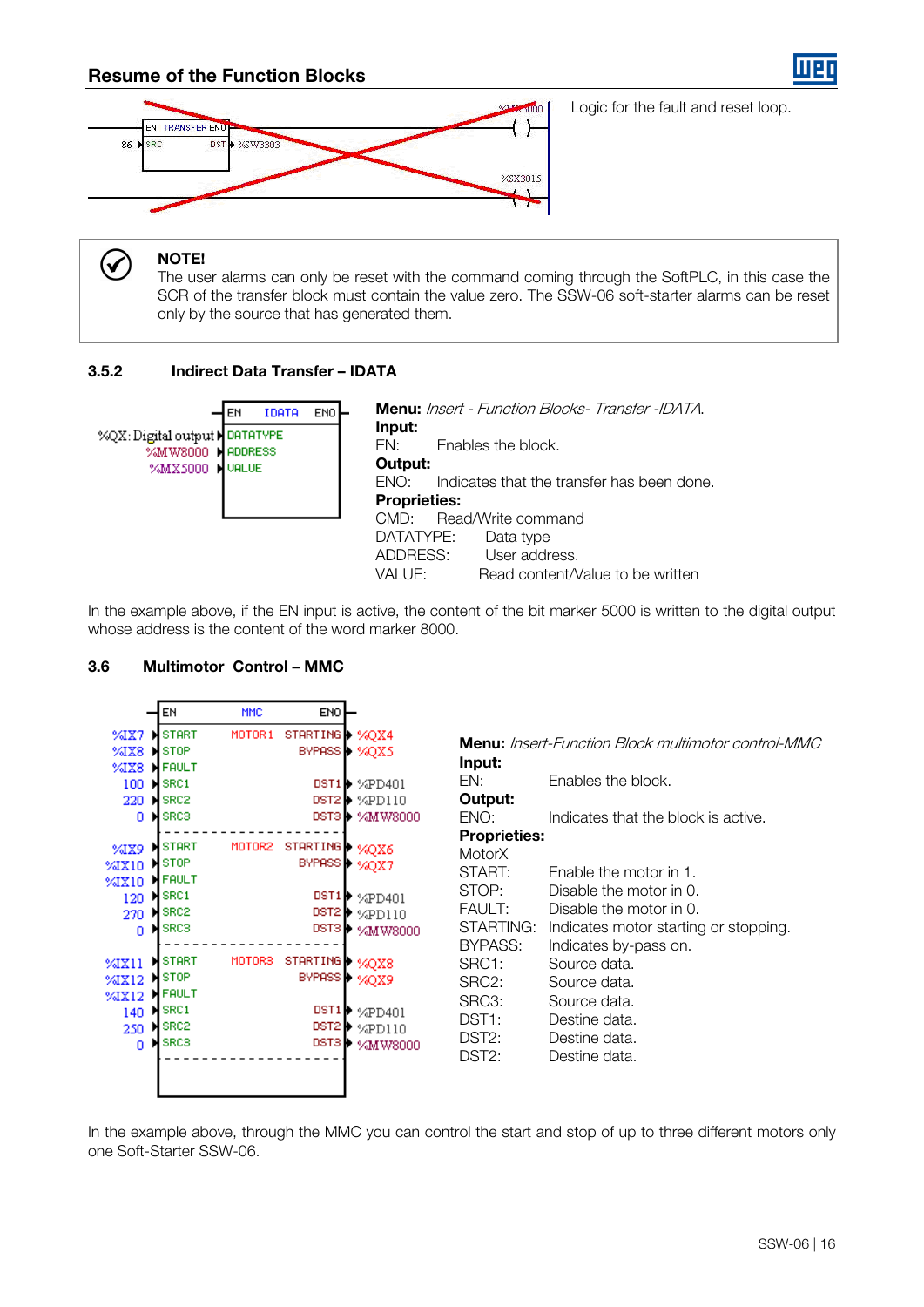

### 4 SSW-06 PARAMETER SETTINGS

In the continuation, only the parameters of the SSW-06 soft-starter that are related to the SoftPLC will be presented, remembering that all the parameters are accessible, except for the parameters P200 and P215. Refer to the SSW-06 manual for more details.

#### 4.1 SYMBOLS FOR THE PROPRIETIES DESCRIPTION

- **RO** Read-only parameter.
- **CFG** Parameter that can be changed only with a stopped motor.

#### 4.2 CONFIGURATION PARAMETERS P220 – LOCAL/REMOTE Source Selection

|                             | <u> FZZU – LUCAL/REMUTE SOURCE SEIECHON</u>                                                                                                                                                                                            |                           |
|-----------------------------|----------------------------------------------------------------------------------------------------------------------------------------------------------------------------------------------------------------------------------------|---------------------------|
|                             |                                                                                                                                                                                                                                        |                           |
| <b>Adjustable</b><br>Range: | $0 =$ Always LOCAL<br>$1 =$ Always REMOTE<br>$2 =$ Keypad (L)<br>$3 =$ Keypad (R)<br>$4 = D14$ to DI6<br>$5 =$ Serial (L)<br>$6 =$ Serial $(R)$<br>$7 =$ Fieldbus (L)<br>$8 =$ Fieldbus (R)<br>$9 = SoftPLC (L)$<br>$10 = SoftPLC (R)$ | <b>Factory Setting: 2</b> |

#### Proprieties: CFG

#### Description:

It defines the origin of the command that will select between the LOCAL situation and the REMOTE situation.

Default situation is the one assumed when the Soft-Starter SSW-06 is powered-up (initialization).

| P <sub>220</sub> | <b>LOCAL / REMOTE Selection</b>                             |
|------------------|-------------------------------------------------------------|
| ∩                | Always Local situation                                      |
|                  | Always Remote situation                                     |
| 2                | (Default LOCAL)<br><b>HMI</b> key                           |
| 3                | (Default REMOTE)<br><b>HMI</b> kev                          |
| 4                | Digital inputs from DI1 to DI6 (P266 to P268)               |
| 5                | Serial (Default Local) - SuperDrive or incorporated Modbus  |
| 6                | Serial (Default Remote) - SuperDrive or incorporated Modbus |
| 7                | Fieldbus (Default Local) - Optional interface module        |
| 8                | Fieldbus (Default Remote) - Optional interface module       |
| 9                | SoftPLC (Default Local)                                     |
| 10               | SoftPLC (Default Remote)                                    |

#### Table 4: OCAL / REMOTE Selection

#### P229 – Command Selection – LOCAL Situation

#### P230 – Command Selection – REMOTE Situation

| <b>Adjustable</b><br>Range: | $0 = HM$ keys<br>$1 =$ Digital input DIx<br>$2 =$ Serial<br>$3 =$ Fieldbus<br>$4 = SoftPLC$ | <b>Factory Setting:</b> | $P230 = 1$<br>$P229 = 0$ |
|-----------------------------|---------------------------------------------------------------------------------------------|-------------------------|--------------------------|
|                             |                                                                                             |                         |                          |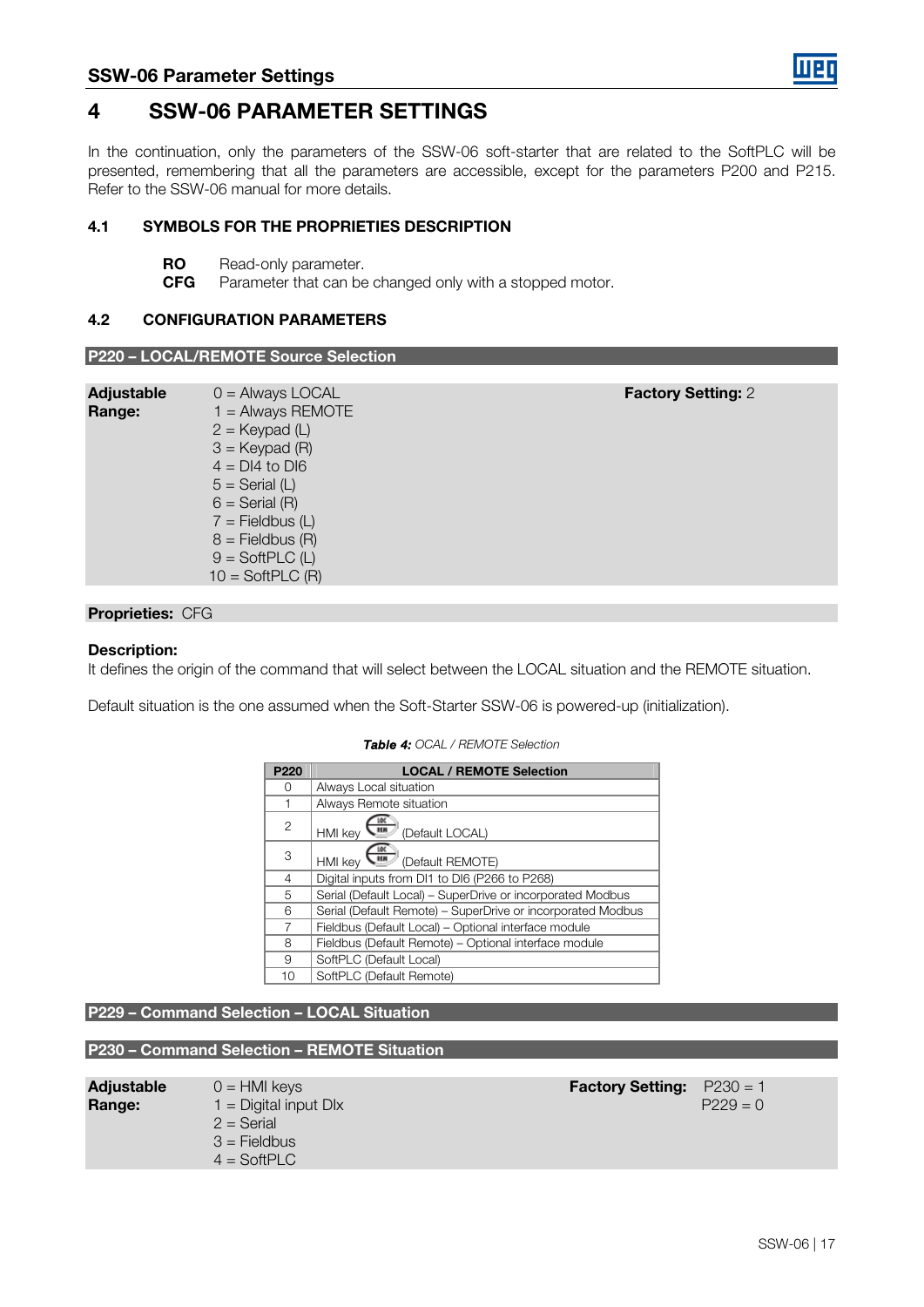

#### Description:

They define the origin of the commands for running and stopping the SSW-06 soft-starter.

| <b>Table 4.2:</b> LOCAL / REMOTE Command Selection |  |
|----------------------------------------------------|--|
|----------------------------------------------------|--|

| P229/P230 | <b>LOCAL / REMOTE Command Selection</b>           |
|-----------|---------------------------------------------------|
|           | HMI keys                                          |
|           | Digital input DIx                                 |
|           | Serial communication                              |
|           | Fieldbus communication (DeviceNet or Profibus DP) |
|           | SoftPIC                                           |

#### P251 – AO1 Function (0 to 10V)

#### P253 – AO2 Function (0 to 20mA or 4 to 20mA)

| $P253 = 0$<br>$1 =$ SSW current (% of the SSW In)<br>Range:<br>$2 =$ Line Voltage (% of the SSW Un)<br>$3$ = Output voltage (% of the SSW Un)<br>$4 = Power factor$<br>$5 =$ Thermal protection<br>$6 = Power (in W)$<br>$7 = Power (in VA)$<br>$8 =$ Torque (% of the motor Tn)<br>$9 =$ Fieldbus<br>$10 =$ Serial<br>$11 = SoftPLC$ | <b>Adjustable</b> | $0 = Not used$ | <b>Factory Setting:</b> $P251 = 0$ |
|---------------------------------------------------------------------------------------------------------------------------------------------------------------------------------------------------------------------------------------------------------------------------------------------------------------------------------------|-------------------|----------------|------------------------------------|
|---------------------------------------------------------------------------------------------------------------------------------------------------------------------------------------------------------------------------------------------------------------------------------------------------------------------------------------|-------------------|----------------|------------------------------------|

#### Description:

These parameters set the functions of the analog outputs, according to the table 4.6.

The value of the analog outputs can be read at the parameters P027 (AO1) and P028 (AO2). Those values are converted to voltage and current using the full scale values as showed in the table below. Thus, if the AO1 was programmed for SoftPLC (P251 = 11) and the value 16383 is written, the analog output will present 10v.

The same criteria is valid for the analog output in current (AO2), where the value 16383 will be equal to 20mA and 0 will be either equal to 0mA or to 4mA, depending on the analog output programming (P255=0 (0 to 20mA) or P255=1 (4 to 20mA)).

| <b>Functions</b>                  | P <sub>251</sub><br>(AO1) | P <sub>253</sub><br>(AO2) | <b>Full scale when</b>                                |
|-----------------------------------|---------------------------|---------------------------|-------------------------------------------------------|
| Not used                          | ∩                         | ∩                         |                                                       |
| SSW current in % of the SSW In    |                           |                           | 5 x P295                                              |
| Line Voltage in % of the SSW Un   | $\mathcal{P}$             | $\mathcal{P}$             | $1.5 \times P296$ (max.)                              |
| Output voltage in % of the SSW Un | 3                         | 3                         | 1.5 x P296(max.)                                      |
| Power factor                      | 4                         | 4                         | $PO08 = 1.00$                                         |
| Thermal protection                | 5                         | 5                         | $P050 = 250\%$                                        |
| Power in W                        | 6                         | 6                         | $1.5 \times \sqrt{3} \times$ P295 x P296(max.) x P008 |
| Power in VA                       | ⇁                         | ⇁                         | 1.5 x $\sqrt{3}$ x P295 x P296(max.)                  |
| Torque in % of the motor Tn       | 8                         | 8                         | $PO09 = 100\%$                                        |
| Fieldbus                          | 9                         | 9                         | 16383 (3FFFh)                                         |
| Serial                            | 10                        | 10                        | 16383 (3FFFh)                                         |
| SoftPLC                           |                           | 11                        | 16383 (3FFFh)                                         |

| <b>Table 4.6:</b> Analog output functions |  |
|-------------------------------------------|--|
|                                           |  |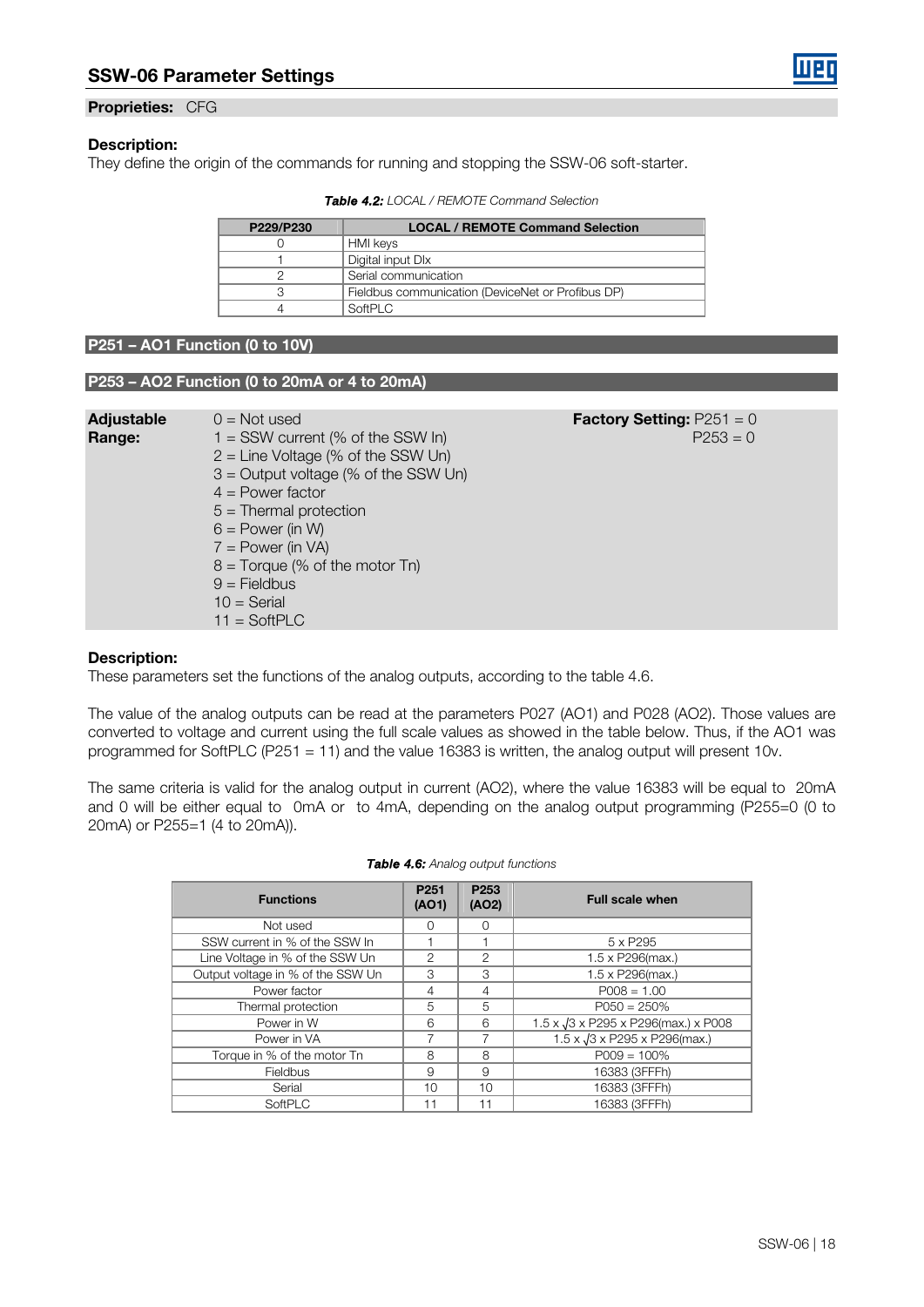#### P277 – DO1 Function (RL1)

#### P278 – DO2 Function (RL2)

#### P279 – DO3 Function (RL3)

| <b>Adjustable</b><br>Range: | $0 = Not used$<br>$1 =$ Running<br>$2$ = Full Voltage<br>$3$ = External Bypass | <b>Factory Setting:</b> $P277 = 1$<br>$P278 = 2$<br>$P279 = 6$ |
|-----------------------------|--------------------------------------------------------------------------------|----------------------------------------------------------------|
|                             | 4 = FWD/REV-K1 (P277) / FWD/REV-K2 (P278) / Not used (P279)                    |                                                                |
|                             | $5 = DC$ braking                                                               |                                                                |
|                             | $6 = No$ Fault                                                                 |                                                                |
|                             | $7 =$ Fault                                                                    |                                                                |
|                             | $8 =$ Fieldbus                                                                 |                                                                |
|                             | $9 =$ Serial<br>$10 = SoftPLC$                                                 |                                                                |
|                             | $11 = No$ Alarm                                                                |                                                                |
|                             | $12$ = Alarm                                                                   |                                                                |
|                             |                                                                                |                                                                |

#### Description:

They program the functions of the digital outputs, according to the options presented previously.

When the condition declared by the function is true, the digital output will be activated.

The status of the digital outputs can be monitored via the parameter P013.

| P308 – Soft-Starter address on the Serial Communication Network |  |
|-----------------------------------------------------------------|--|
|                                                                 |  |

P312 – Protocol Type and Baud Rate of the Serial

| <b>Adjustable</b> | 1 to 247 | <b>Factory Setting: 1</b> |
|-------------------|----------|---------------------------|
| Range:            |          |                           |

#### Description:

This parameter sets the address of the SSW-06 soft-starter in the serial communication network.

The SSW-06 soft-starter must be configured exactly as in the WLP software (refer to item 5.6), so that the user software download/upload be possible.

| <b>Adjustable</b> | $1 =$ Modbus-RTU (9600bps, no parity)  | <b>Factory Setting: 1</b> |
|-------------------|----------------------------------------|---------------------------|
| Range:            | $2 =$ Modbus-RTU (9600bps, odd)        |                           |
|                   | $3 =$ Modbus-RTU (9600bps, even)       |                           |
|                   | $4 =$ Modbus-RTU (19200bps, no parity) |                           |
|                   | $5 =$ Modbus-RTU (19200bps, odd)       |                           |
|                   | $6 =$ Modbus-RTU (19200bps, even)      |                           |
|                   | $7 =$ Modbus-RTU (38400bps, no parity) |                           |
|                   | $8 =$ Modbus-RTU (38400bps, odd)       |                           |
|                   | $9 =$ Modbus-RTU (38400bps, even)      |                           |

#### Description:

This parameter sets the serial protocol and the baud rate.

The SSW-06 soft-starter must be configured exactly as in the WLP software (refer to item 5.6), so that the user software download/upload be possible.

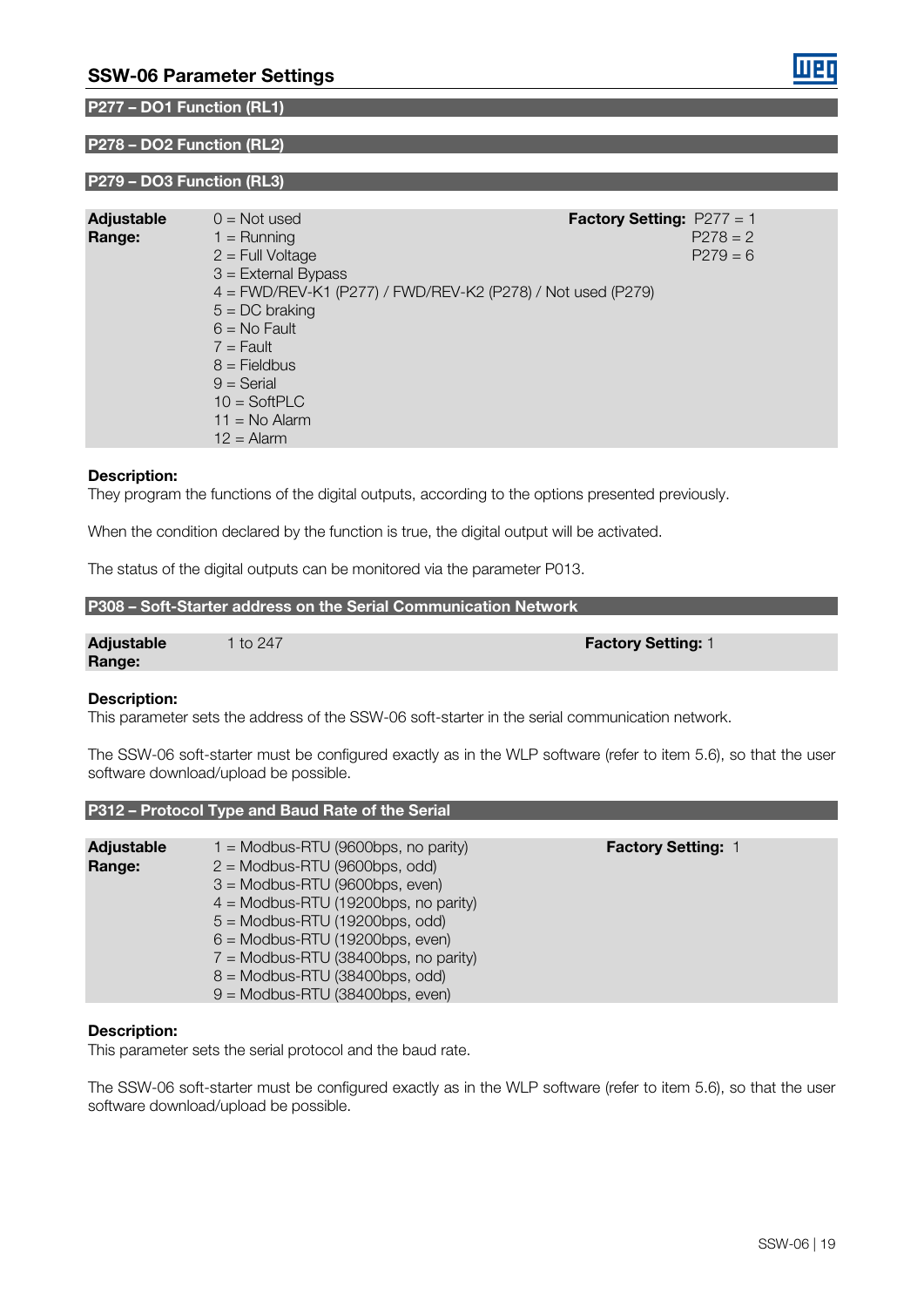#### 4.3 SOFTPLC EXCLUSIVE PARAMETERS

| P088 – SoftPLC Status |
|-----------------------|
|-----------------------|

| <b>Adjustable</b> | $0 =$ Without                                 | <b>Factory Setting:</b> |
|-------------------|-----------------------------------------------|-------------------------|
| Range:            | $1 =$ Loading<br>$2 =$ Fault<br>$3 =$ Stopped |                         |
|                   | $4 =$ Running                                 |                         |
|                   |                                               |                         |

#### Proprieties: RO

#### Description:

It allows to the user to visualize the SoftPLC status. If there is no installed applicative, the parameter P088 will show the option 0 (Without).

If this parameter presents the option 2 (Fault), it indicates that the user software loaded with the WLP is incompatible with the SSW-06 firmware version, or that an error occurred during the program download.

In this case it is necessary to recompile the project in the WLP, considering the new SSW-06 version, and to download it again. If this is not possible, the upload of this applicative with the WLP can be done.

The options 3 (Stopped) and 4 (Running) are related to the parameter P950 (Enable SoftPLC).

| P089 - SoftPLC Allowed |           |                         |  |
|------------------------|-----------|-------------------------|--|
|                        |           |                         |  |
| <b>Adjustable</b>      | $0 = No$  | <b>Factory Setting:</b> |  |
| Range:                 | $1 = Yes$ |                         |  |
|                        |           |                         |  |

Proprieties: CFG

#### Description:

The SSW-06 soft-starter SoftPLC feature is available from the firmware version V1.40 on; however, it is necessary to upgrade the control board to one with more memory in order to allow the SoftPLC operation. Therefore, the parameter P089 verifies whether the hardware version is compatible (P089 = 1) or not (P089 = 0).

|                             | <b>P204 - Load/Save Parameters</b>                                                                                                                                                                                                                                                                                                                                                 |                         |    |
|-----------------------------|------------------------------------------------------------------------------------------------------------------------------------------------------------------------------------------------------------------------------------------------------------------------------------------------------------------------------------------------------------------------------------|-------------------------|----|
|                             |                                                                                                                                                                                                                                                                                                                                                                                    |                         |    |
| <b>Adjustable</b><br>Range: | $0 = Not used$<br>$1 = Not used$<br>$2 = Not used$<br>$3 =$ Reset P043 to P050<br>$4 =$ Reset P053 to P058<br>$5 =$ Load Default<br>$6 = Not used$<br>$7 =$ Load User 1<br>$8 =$ Load User 2<br>$9 = Not used$<br>$10 =$ Save User 1<br>$11 =$ Save User 2<br>$12 = Not used$<br>$13$ = Erase SoftPLC<br>$14$ = Reset SoftPLC (P952 to P969)<br>$15 =$ Reserved<br>$16 =$ Reserved | <b>Factory Setting:</b> | -0 |
| .                           | $\cap$                                                                                                                                                                                                                                                                                                                                                                             |                         |    |

Proprieties: CFG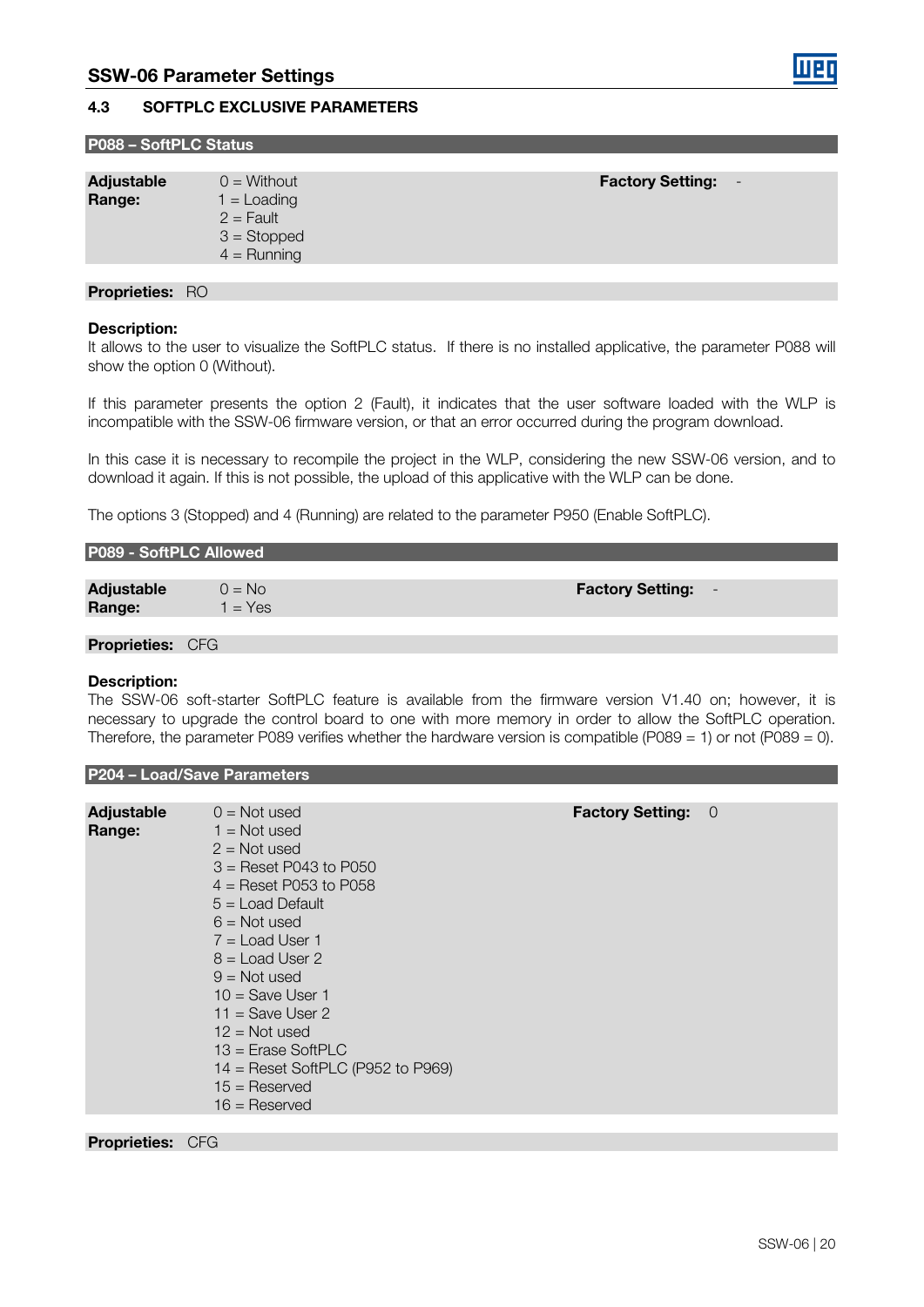#### SSW-06 Parameter Settings



#### Description:

The parameter P204 loads, saves and resets several parameters, as describe in the list above. The options related to the SoftPLC are: the option 13, which erases the user program, and the 14, which resets the user parameters P952 to P969.

|  | P950 - Enable SoftPLC |
|--|-----------------------|

| Adjustable | $0 = No$  | <b>Factory Setting: 0</b> |  |
|------------|-----------|---------------------------|--|
| Range:     | $1 = Yes$ |                           |  |
|            |           |                           |  |

Proprieties: CFG

#### Description:

It makes it possible to run and to stop an installed applicative, but therefore the motor must be disabled.

| P951 - Digital Inputs and Outputs Expansion Card Enable |                                                                                                                                                                                          |                         |                |
|---------------------------------------------------------|------------------------------------------------------------------------------------------------------------------------------------------------------------------------------------------|-------------------------|----------------|
| <b>Adjustable</b><br>Range:                             | $0 = No$<br>$1 = Yes$                                                                                                                                                                    | <b>Factory Setting:</b> | $\overline{0}$ |
| <b>Proprieties: CFG</b>                                 |                                                                                                                                                                                          |                         |                |
| <b>Description:</b>                                     | It makes it possible to enable digital inputs and outputs expansion card of Kit K-IOE, with: six digital inputs<br>24Vcc (of DI7 to DI12) and six digital relay outputs (of RL4 to RL9). |                         |                |

#### P952 to P969 – SoftPLC Parameters

Adjustable 0 to 65535 **and 1 and 1 and 1 and 1 and 1 and 1 and 1 and 1 and 1 and 1 and 1 and 1 and 1 and 1 and 1 and 1 and 1 and 1 and 1 and 1 and 1 and 1 and 1 and 1 and 1 and 1 and 1 and 1 and 1 and 1 and 1 and 1 and 1 a** Range:

#### Description:

They consist of parameters with functions defined by the user by means of the WLP software.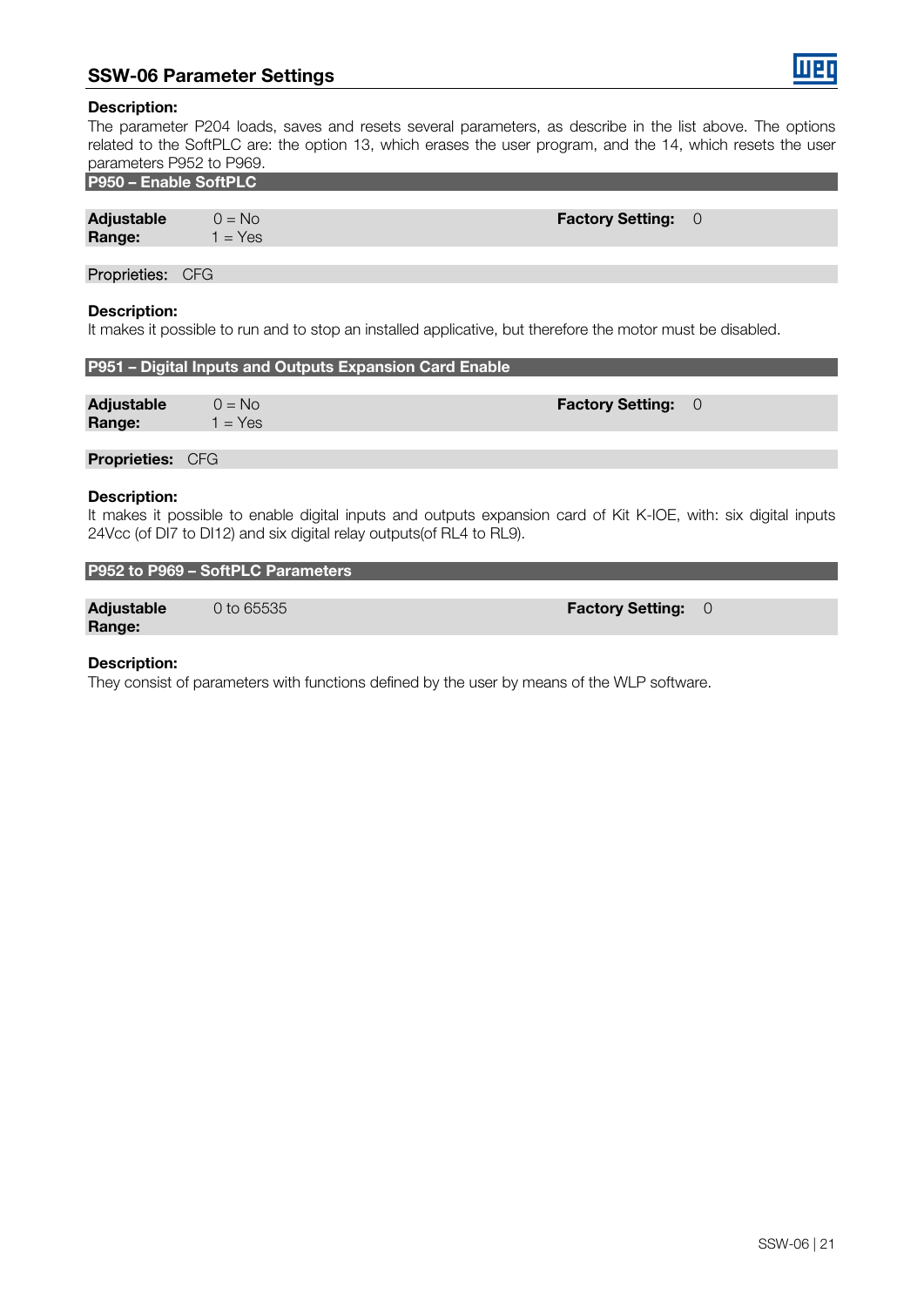## 5 RESUME OF THE WLP MAIN FUNCTIONS

This chapter brings basic information about the operations done with the WLP software for the SSW-06 softstarter programming. More information can be obtained in the manual or in the help of the WLP software.

#### 5.1 PROJECT – NEW

It creates a new project. Besides defining the project name, it is also necessary to configure the equipment and the respective firmware version.

| <b>New project</b>      |        |
|-------------------------|--------|
| Name                    | QK     |
|                         | Cancel |
| Equipment               |        |
| SSW06                   |        |
| <b>Firmware Version</b> |        |
| V1.60                   |        |
|                         |        |

#### 5.2 PROJECT – OPEN

It opens the selected project.

| <b>WEG Ladder Programmer</b>               |           |         |                 |  |
|--------------------------------------------|-----------|---------|-----------------|--|
| Path<br>c:\weg\PROJECTS\                   |           |         |                 |  |
| Project                                    |           |         |                 |  |
| Project                                    | Equipment | Version |                 |  |
| teste1                                     | SSW06     | V1.60   | Open Project    |  |
|                                            |           |         | <br>New Project |  |
|                                            |           |         | Delete Project  |  |
| $\overline{\triangledown}$ Show on startup |           |         |                 |  |

#### 5.3 VIEW – COMPILATION INFO

It allows the user to know the compiled applicative size in bytes (<projectname>.bin) to be sent to the equipment.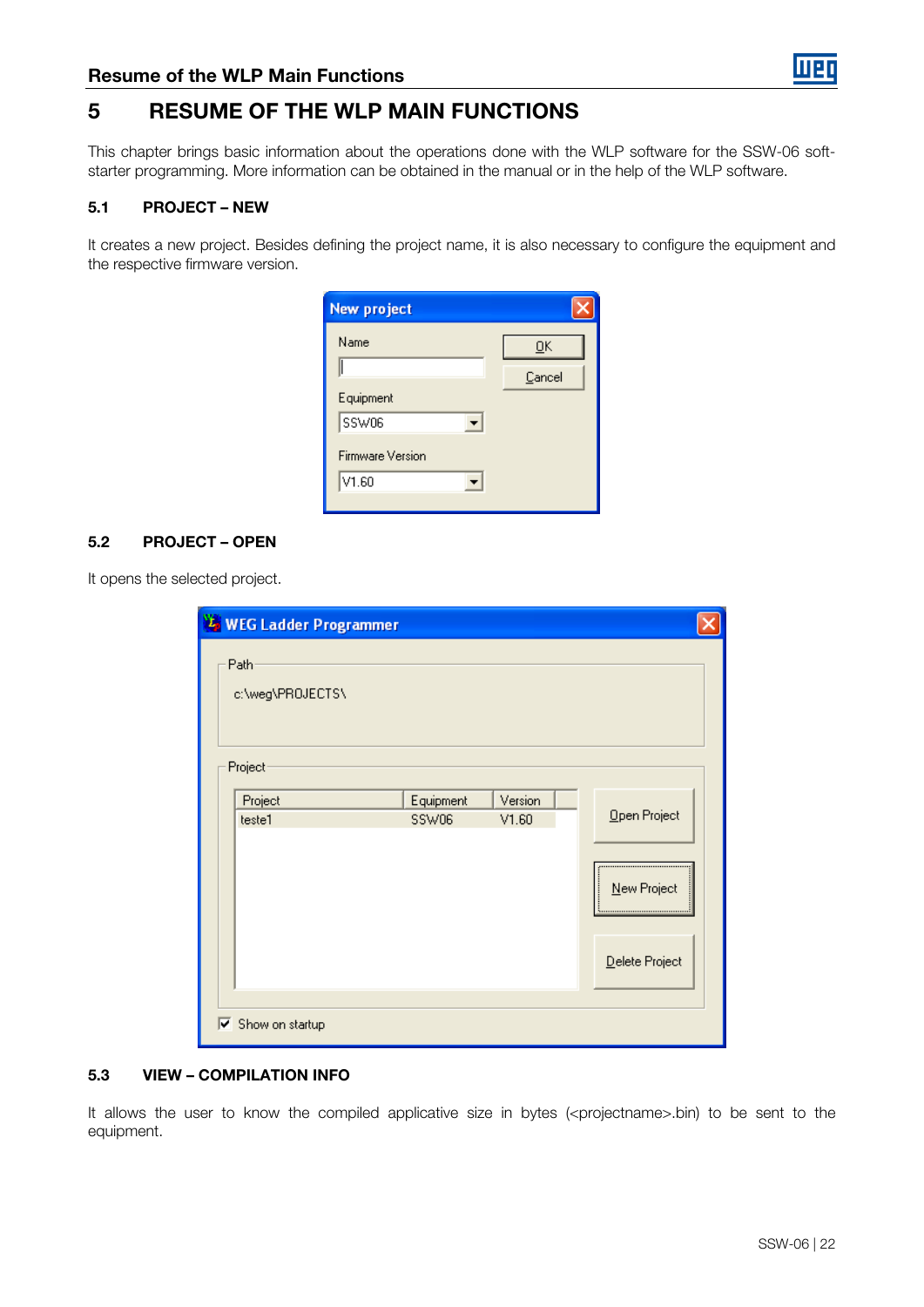| <b>Compilation Info</b>                                                                                                                                   |                                                                                                                                                 |  |
|-----------------------------------------------------------------------------------------------------------------------------------------------------------|-------------------------------------------------------------------------------------------------------------------------------------------------|--|
| WEG Ladder Programmer V8.00<br>***** COMPILER INFORMATION *****<br>- Equipament : SSW06<br>- Project<br>- Time<br>- Date<br>- Elapsed time : 0 segcond(s) | Copyright (C) 1999-2008 WEG. All rights reserved.<br><b>Example:</b> TESTE1.LDD<br>11:21:32<br>and the Communication of Mednesday, May 20, 2009 |  |
| $\leq$                                                                                                                                                    | Help<br>Close                                                                                                                                   |  |

#### 5.4 CONSTRUCT – COMPILE

It analyses the applicative and generates the code for the specified equipment.

| <b>Compilation Errors</b>                                                                                                                                                                                 |  |
|-----------------------------------------------------------------------------------------------------------------------------------------------------------------------------------------------------------|--|
| WEG Ladder Programmer V8.00                                                                                                                                                                               |  |
| Copyright (C) 1999-2008 WEG. All rights reserved.<br>Message sintax:<br>File name (Page, Line, Column) :<br>Code : message<br>TESTEL.BIN - $0$ error(s), $0$ warnings(s)<br>- Aplication size : 234 bytes |  |
| $\,<$                                                                                                                                                                                                     |  |
| Help<br>Close                                                                                                                                                                                             |  |

#### 5.5 COMMUNICATION – CONFIGURATION

The serial port is used for the communication with the SSW-06. Therefore, both the SSW-06 and the WLP baud rate must be configured correctly.